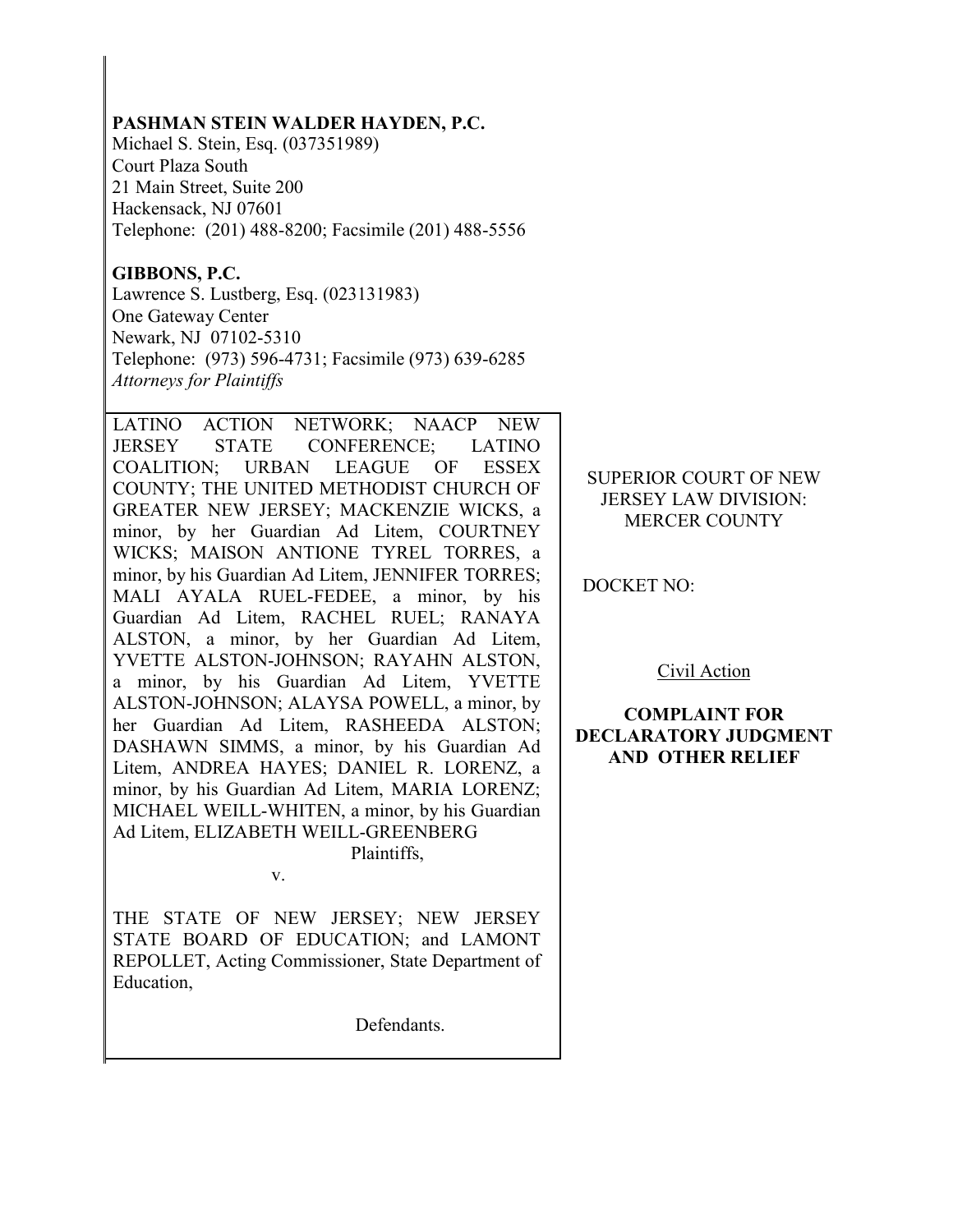#### **I. INTRODUCTION**

1. Segregation by race, ethnicity and poverty in New Jersey's public schools harms our State's students. Although New Jersey is an extremely diverse State, this segregation among the worst in the country—undermines our system of public education and threatens our State's future. The State has been complicit in the creation and persistence of school segregation because it has adopted and implemented laws, policies, and practices that require, with very limited exceptions, students to attend public schools in the municipalities where they live. This municipally-based system of school districts interacts with longstanding State practices that have fostered and enabled residential segregation to institutionalize school segregation. Because educational opportunity is, as a result, undermined for students in schools that are often characterized by intense poverty and social isolation in numerous, well-documented ways, these segregative State laws, policies, and practices deny an alarming number of Black and Latino students the benefits of a thorough and efficient education. These segregative State laws, policies and practices also violate those students' constitutional rights under other provisions of the New Jersey Constitution that prohibit racial segregation in public schools and guarantee all New Jersey residents the equal protection of the laws.

2. School segregation harms all students, including white students, by creating homogeneous learning and social environments. Given the narrowness of their social experiences, students in segregated schools are at greater risk of adopting prejudicial views because rejection of stereotypes, and comfort in interactions across racial lines, are predicated on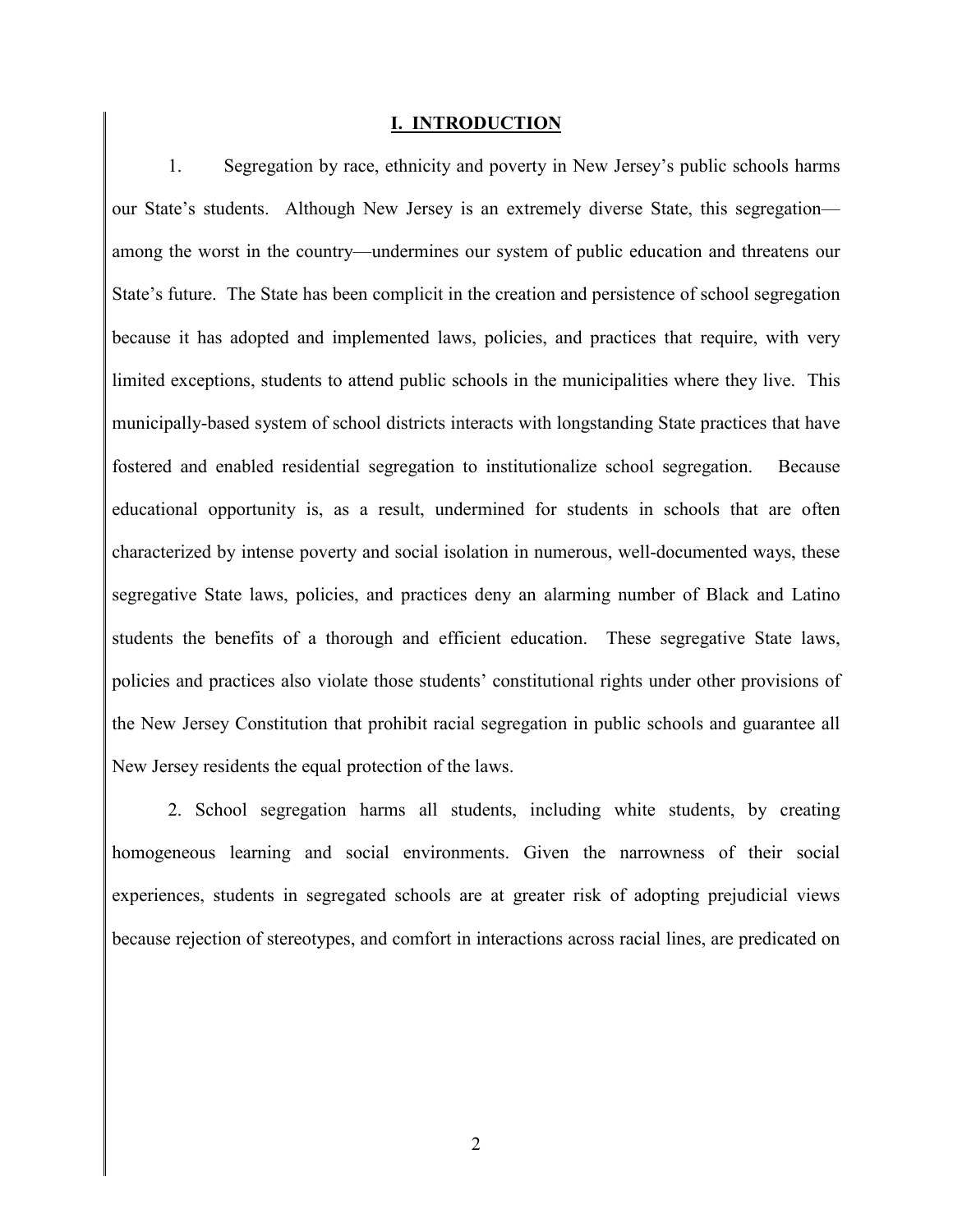cross-racial contact. 1 The dynamics of segregation thus produce a two-way system of racial stereotyping, stigma, fear, and hostility that obscures individuality and denies all concerned the recognized benefits of diversity in education.

3. Sixty-four years ago today, the United States Supreme Court in *Brown v. Board of Education of Topeka*, 347 U.S. 483, 493, 495 (1954), ruled government-mandated segregation of students unconstitutional, concluding that "[s]eparate educational facilities are inherently unequal." As set forth below, *de facto* racial segregation has repeatedly been determined by the New Jersey Supreme Court to violate the New Jersey Constitution

# **II. PARTIES**

4. Plaintiff the Latino Action Network (LAN) is a non-profit corporation within the meaning of 26 U.S.C. § 501(c)(4) that is organized and exists under the laws of the State of New Jersey, with its principal office located at 88A East Blackwell Street, Dover, New Jersey, 07801. LAN develops and advocates for legislation, regulations, and government programs aimed at improving the social welfare of Latinos in the State of New Jersey and beyond. LAN also researches and publishes information regarding the positions of elected officials concerning issues of significance to the Latino community.

5. Plaintiff the NAACP New Jersey State Conference (NAACP) is an affiliate of the National Association for the Advancement of Colored People, a non-profit corporation within

<sup>1</sup> *See* Appendix to Appellants' Briefs, *Brown v. Bd. of Education, Appendix to Appellants' Briefs*, 347 U.S. 483, 1952 WL 47265, at \*6-8; Roslyn A. Mickelson & Mokubung Nkomo, *Integrated Schooling, Life Course Outcomes, and Social Cohesion in Multiethnic Democratic Societies*, *in* Review of Research in Education, Vol. 36, at 197, 210- 12, 218-19, 221-22, March 2012; Thomas F. Pettigrew & Linda R. Tropp, *A Meta-Analytic Test of Intergroup Contact Theory*, J. of Personality and Social Psych., Vol. 90, No. 5, at 765-67, 2006; Michal Kurlaender & John T. Yun, *Fifty Years after Brown: New Evidence of the Impact of School Racial Composition on Student Outcomes*, Int'l J. of Educ. Policy, Vol. 6, No. 1, at 57-65, 69-70, Spring 2005.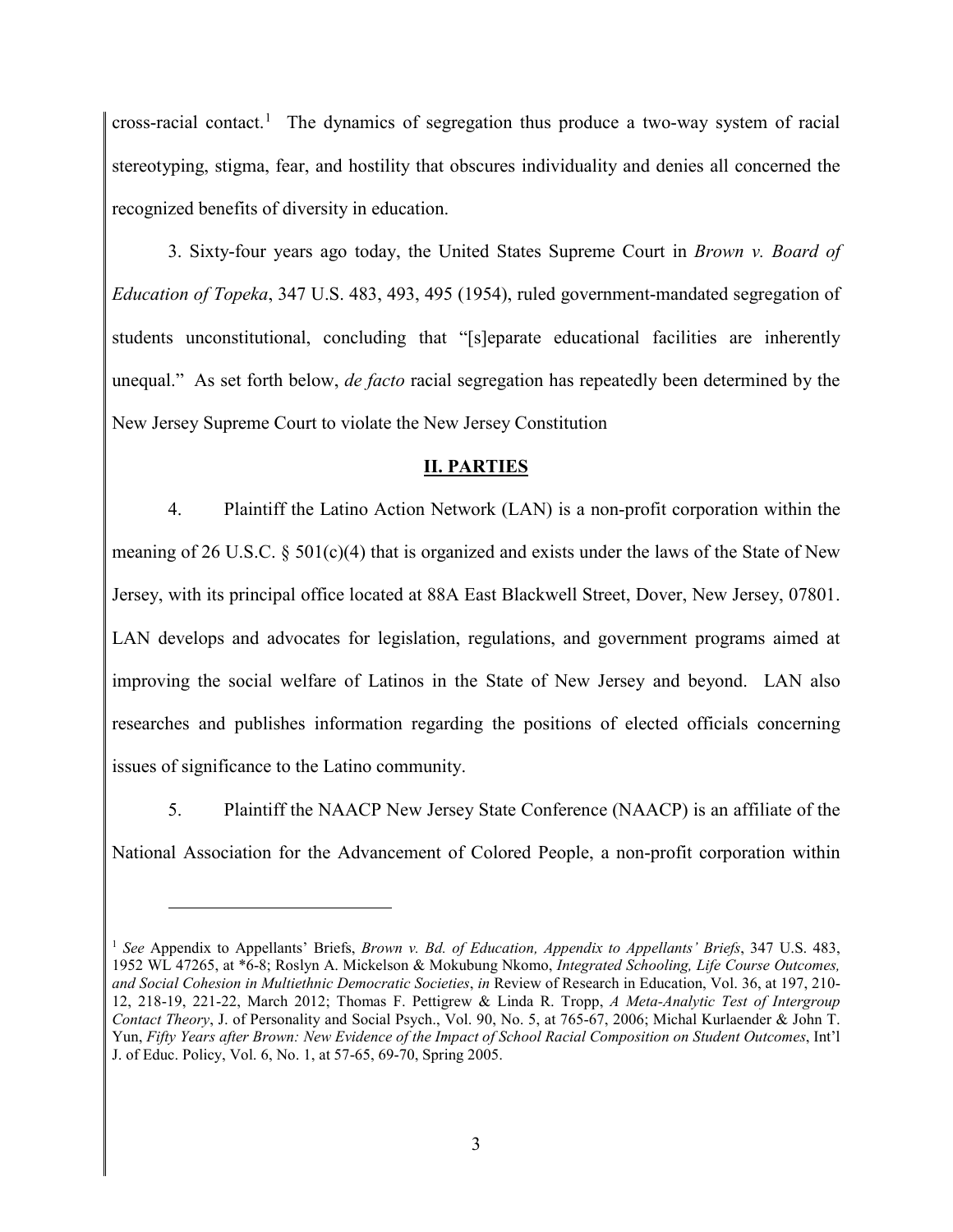the meaning of 26 U.S.C. § 501(c)(3) that is organized and exists under the laws of the State of New York with its National Headquarters located at 4805 Mount Hope Drive, Baltimore, Maryland, 21215. The mission of the NAACP is to ensure the political, educational, social, and economic equality of rights of all persons and to eliminate racial discrimination.

6. Plaintiff the Latino Coalition (LC) is a non-profit corporation within the meaning of 26 U.S.C. § 501(c)(4) that is organized and exists under the laws of the State of New Jersey, with its principal office located at 47 Chandler Avenue, Keyport, New Jersey, 07735. LC advocates with regard to issues affecting the Latino community in New Jersey and organizes and performs community service for the same population.

7. Plaintiff the Urban League of Essex County is a non-profit corporation within the meaning of 26 U.S.C. § 501(c)(3) that is organized and exists under the laws of the State of New Jersey with its principal office located at 508 Central Avenue, Newark, New Jersey, 07107. The mission of the Urban League of Essex County is to assist African Americans and disadvantaged urban residents in the achievement of social and economic self-sufficiency.

8. Plaintiff The United Methodist Church of Greater New Jersey (GNJUMC) is a non-profit corporation within the meaning of 26 U.S.C.  $\S$  501(c)(3) that is organized and exists under the laws of the State of New Jersey, with its principal office located at 205 Jumping Brook Road, Neptune City, New Jersey, 07753. The mission of GNJUMC is informed by the Church's long history of concern for social justice. Its principles include the Church's effort to speak to contemporary issues through a biblical and theological lens, seeking to apply its vision of righteousness to social, economic, and political issues.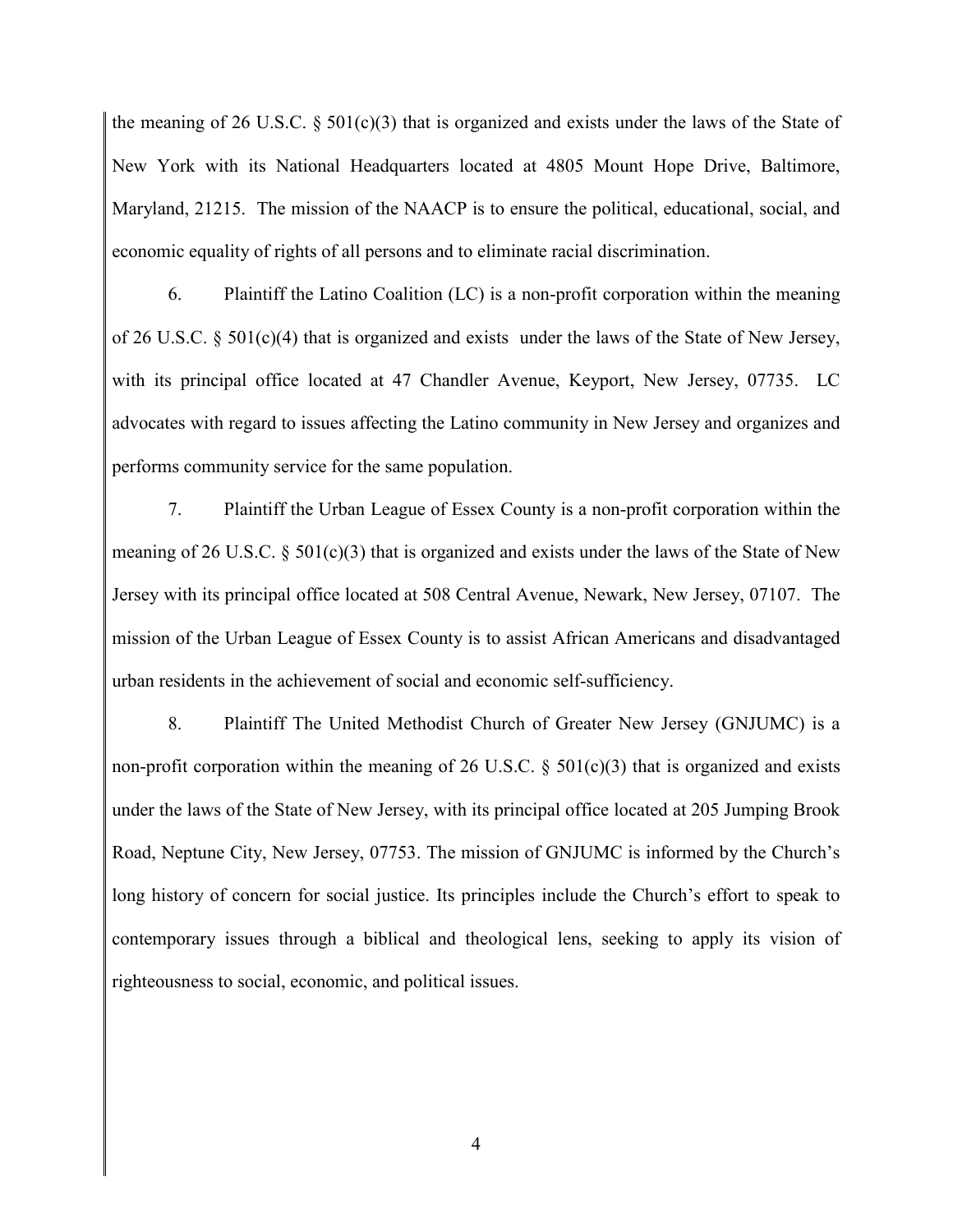9. Plaintiff Mackenzie Wicks is a 14 year old Black child who resides in Hoboken, New Jersey. She is represented in this action by her mother Courtney Wicks as Guardian Ad Litem. Mackenzie is enrolled in the 8<sup>th</sup> grade at Hoboken Middle School.

10. Plaintiff Maison Antione Tyrel Torres is a 12 year old Latino child who resides in Camden, New Jersey. He is represented in this action by his mother Jennifer Torres as Guardian Ad Litem. Maison is enrolled in the 6<sup>th</sup> Grade at Octavius V. Catto School in Camden.

11. Plaintiff Mali Ayala Ruel-Fedee is a 10 year old Black child who resides in Union City, New Jersey. He is represented in this action by his mother Rachel Ruel as Guardian Ad Litem. Mali is enrolled in the 4<sup>th</sup> Grade at Colin Powell Elementary School in Union City.

12. Plaintiff Ranaya Alston is a 16 year old Black child who resides in Paterson, New Jersey. She is represented in this action by her grandmother Yvette Alston-Johnson as Guardian Ad Litem. Ranaya is enrolled in the 10<sup>th</sup> Grade at Paterson Eastside High School.

13. Plaintiff Rayahn Alston is an 11 year old Black child who resides in Paterson, New Jersey. He is represented in this action by his grandmother Yvette Alston-Johnson as Guardian Ad Litem. Rayahn is enrolled in the 5<sup>th</sup> Grade at PS 16 in Paterson.

14. Plaintiff Alaysa Powell is a 14 year old Black child who resides in Paterson, New Jersey. She is represented in this action by her mother Rasheeda Alston as Guardian Ad Litem. Alaysa is enrolled in the 9<sup>th</sup> Grade at Paterson Eastside High School.

15. Plaintiff Dashawn Simms is a 17 year old Black child who resides in Newark, New Jersey. He is represented in this action by his mother Andrea Hayes as Guardian Ad Litem. Dashawn is enrolled in the 11<sup>th</sup> Grade at American History High School in Newark.

16. Plaintiff Daniel R. Lorenz is an 8 year old Latino child who resides in Elizabeth,

5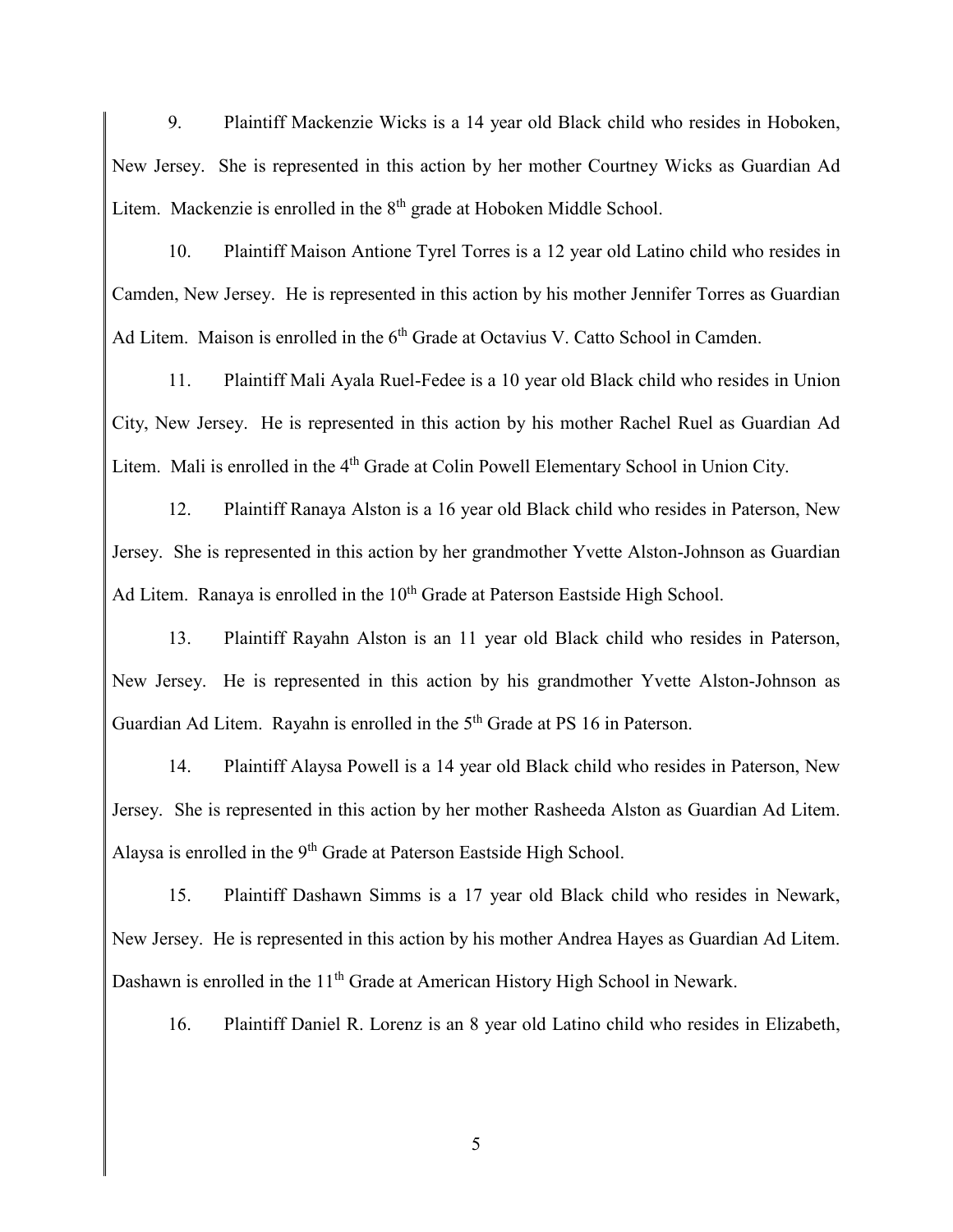New Jersey. He is represented in this action by his mother, Maria Lorenz, as Guardian Ad Litem. Daniel is enrolled in the 2<sup>nd</sup> Grade at Dr. Albert Einstein Academy in Elizabeth.

17. Plaintiff Michael Weill-Whiten is a 5 year old white child who resides in Highland Park, New Jersey. He is represented in this action by his mother, Elizabeth Weill-Greenberg as Guardian Ad Litem. Michael will be enrolled in September 2018 in the Irving Primary School in Highland Park.

18. Defendant the State of New Jersey is the governmental entity responsible for the creation, interpretation and enforcement of laws for the benefit of New Jersey's residents. The government of the State of New Jersey is dispersed across many places of business, but is seated in the State's capital, Trenton.

19. Defendant the New Jersey State Board of Education, also located in Trenton, New Jersey, is responsible for "[t]he general supervision and control of public education in this state," as a result of which the Board "shall formulate plans and make recommendations for the unified, continuous and efficient development of public education, other than higher education, of people of all ages within the state." N.J.S.A. 18A:4-10.

20. Defendant Lamont Repollet is the Acting Commissioner of the New Jersey Department of Education with the broad power and duty to ensure the thoroughness and effectiveness of all the state's public schools—including, in particular, his "obligation to take affirmative steps to eliminate racial imbalance, regardless of its causes<sup> $2$ </sup>— and otherwise to ensure that the state's system of public education complies with the Constitution and laws of the

<sup>2</sup> *See Jenkins v. Township of Morris Sch. Dist.*, 58 N.J. 483, 506 (1971) (internal quotation marks omitted).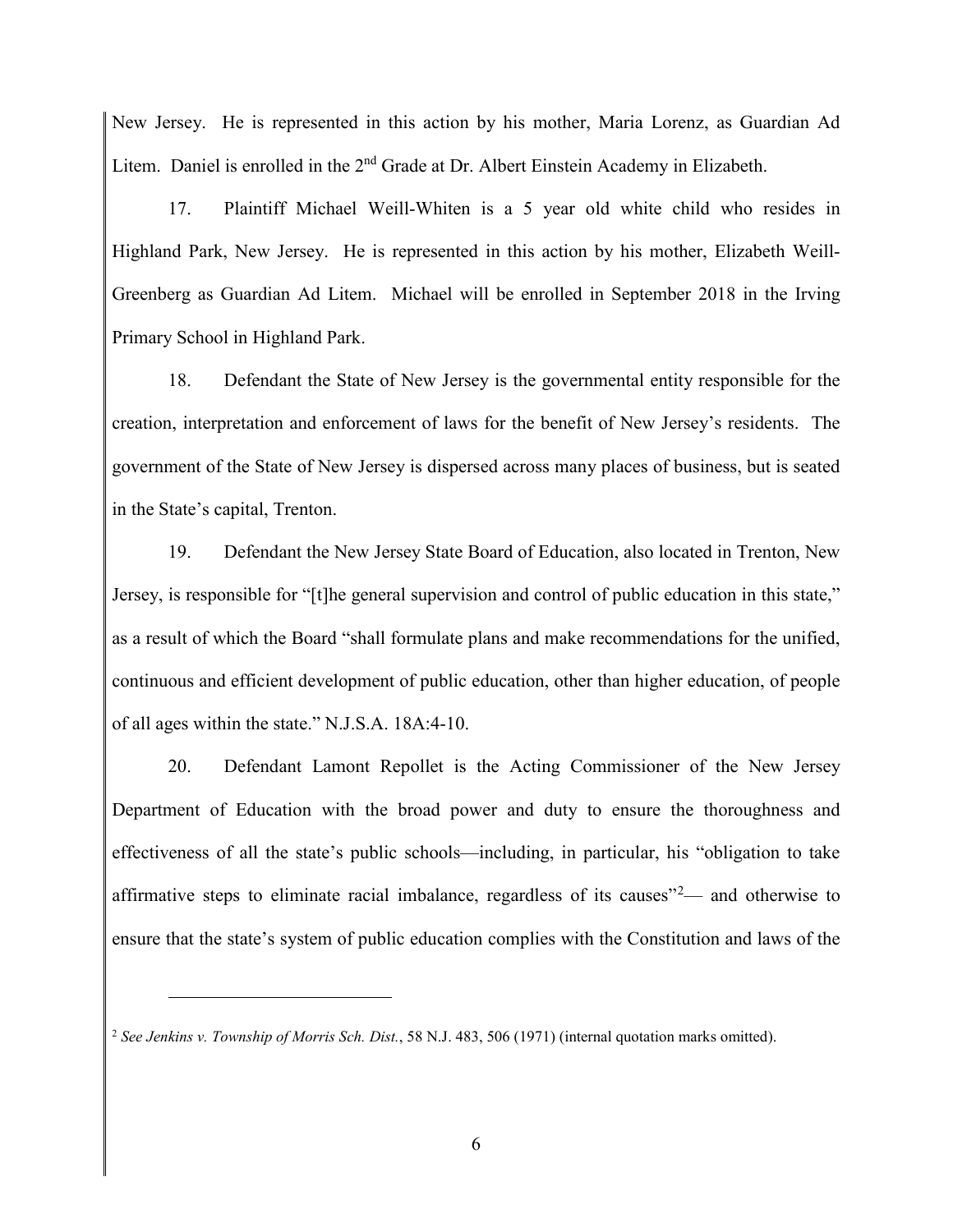State. As Acting Commissioner, Defendant Repollet is "the official agent of the State Board [of Education] for all purposes," N.J.S.A. 18A:4-22(b), and is responsible for, among other things, reporting monthly and annually to the State Board with "suggestions and recommendations for the improvement of the schools and the advancement of public education within the state," N.J.S.A. 18A:4-40. Defendant Repollet's principal office is located at 100 River View Plaza, Trenton, New Jersey, 08625.

# **III. JURISDICTION AND VENUE**

21. Jurisdiction and venue are proper in this Court pursuant to N.J.S.A*.* 2A:16-50 *et seq.*, the Declaratory Judgment Act, and New Jersey Court Rule 4:3-2, respectively.

## **IV. NEW JERSEY'S SEGREGATION PROBLEM**

## **a.** *All Public Schools*

 $\overline{a}$ 

22. New Jersey currently operates one of the most segregated public school systems in the nation—a school system that knowingly separates Black and Latino children by race and ethnicity and segregates White students in predominantly White districts.<sup>3</sup>

23. During the 2016-17 school year, New Jersey had 674 school districts, 2,514 schools and 1, 373, 267 students. Of those students, 622,089 were White (45.3%); 372,155 were Latino (27.2%); 212,856 were Black (15.5%); 135, 953 were Asian (9.9%); 28,838 identified

 $3$  According to a November 2017 report, New Jersey has the  $6<sup>th</sup>$  highest rate of segregation of black students among the States, and the 7th highest with respect to Latinos. Gary Orfield, *et al.*, *New Jersey's Segregated Schools: Trends and Paths Forward* 6 (UCLA Civil Rights Project 2017), https://www.civilrightsproject.ucla.edu/research/k-12 education/integration-and-diversity/new-jerseys-segregated-schools-trends-and-paths-forward/New-Jersey-reportfinal-110917.pdf; *see also* Greg Flaxman, *et al.*, *A Status Quo of Segregation: Racial and Economic Imbalance in New Jersey Schools, 1989-2010* 13 (UCLA Civil Rights Project 2013), https://www.civilrightsproject.ucla.edu/research/k-12-education/integration-and-diversity/a-status-quo-ofsegregation-racial-and-economic-imbalance-in-new-jersey-schools-1989- 2010/Norflet\_NJ\_Final\_101013\_POSTb.pdf.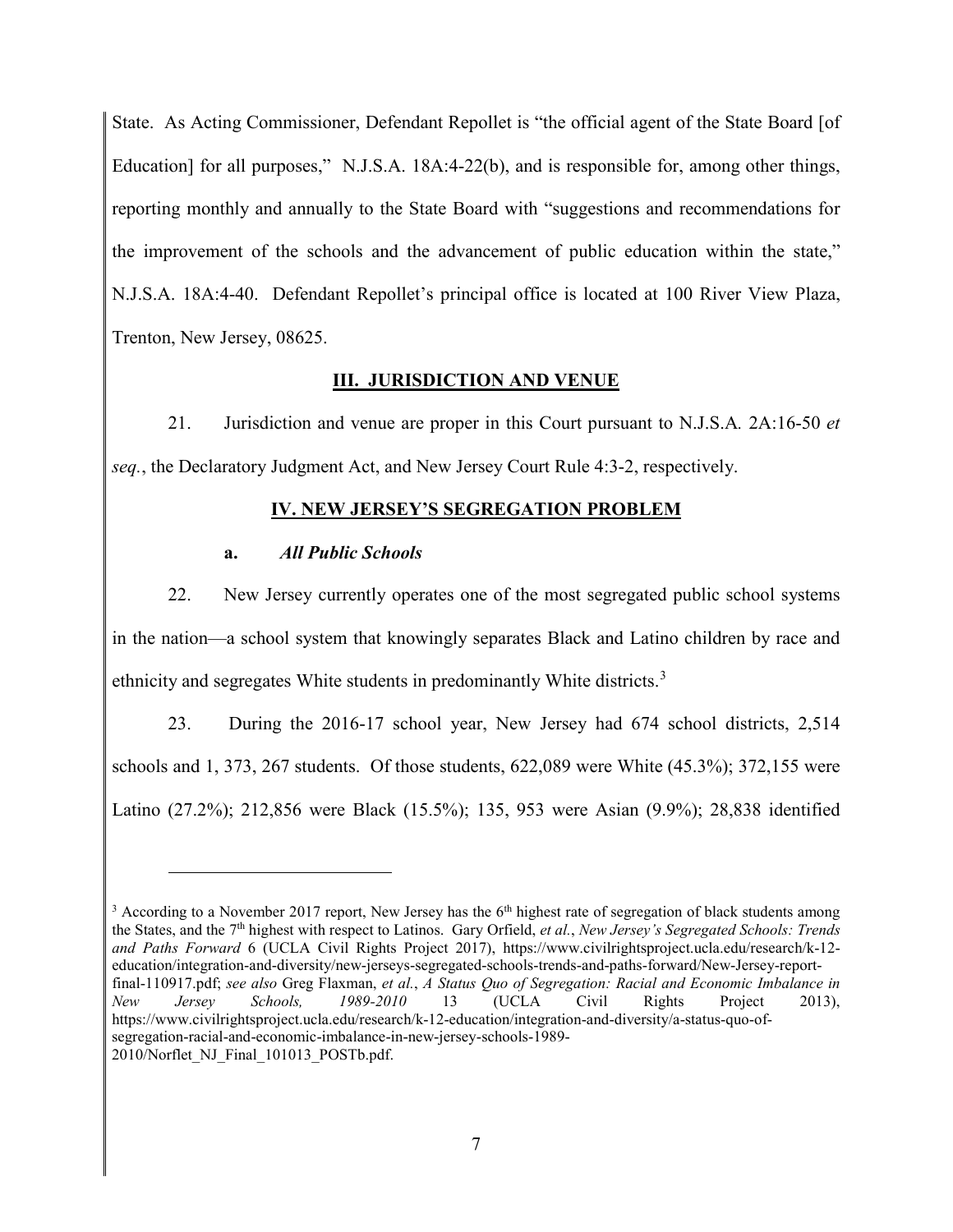themselves as a member of some other racial or ethnic group (2.1%); and 521,576 were lowincome (38%). Paul Tractenberg and Ryan Coughlan, *The New Promise of School Integration and the Old Problem of Extreme Segregation: An Action Plan for New Jersey to Address Both* 15 (Center on Diversity and Equality in Education 2018).

24. There are 52,959 Black students in New Jersey who attend public schools that are over 99% non-White. This constitutes 24.9% of the 212,856 Black public school students statewide. A further 51,900 Black students (24.4%), attend public schools in which the percentage of Black and Latino students exceeds 90%. In the aggregate, 131,418 Black students, or 61.7% attend schools that are 80% or more non-White, while the number of Black students attending schools that are more than 75% non-White is 140,679, or 66.1% *Id.* at\_17.

25. Of the approximately 372,155 Latino students in the New Jersey public school system, 53,354 (14.3%) attend schools that are at least 99% non-White, while 112,529 (30.2%) attend schools where the non-White enrollment is 90% or higher. In the aggregate, 218,194 Latino students (58.6%) attend schools that are more than 80% non-White, and 230,564 Latino students (62.0%) attend schools that are more than 75% non-White. *Id.*.

26. This pattern is worsening: the number of New Jersey public school students who attend schools that are at least 99% non-White has increased from 93,614 in the 2010-11 school year to 107,322 in 2016-17. *Id.*.

27. Of the approximately 585,000 Black and Latino public school students in New Jersey, approximately 371,243 students (about 63% of all Black and Latino students) attend schools that are more than 75% non-White. And in the aggregate, 271,000 (46%) of the 585,000 Black and Latino students attend schools that are more than 90% non-White. *Id.*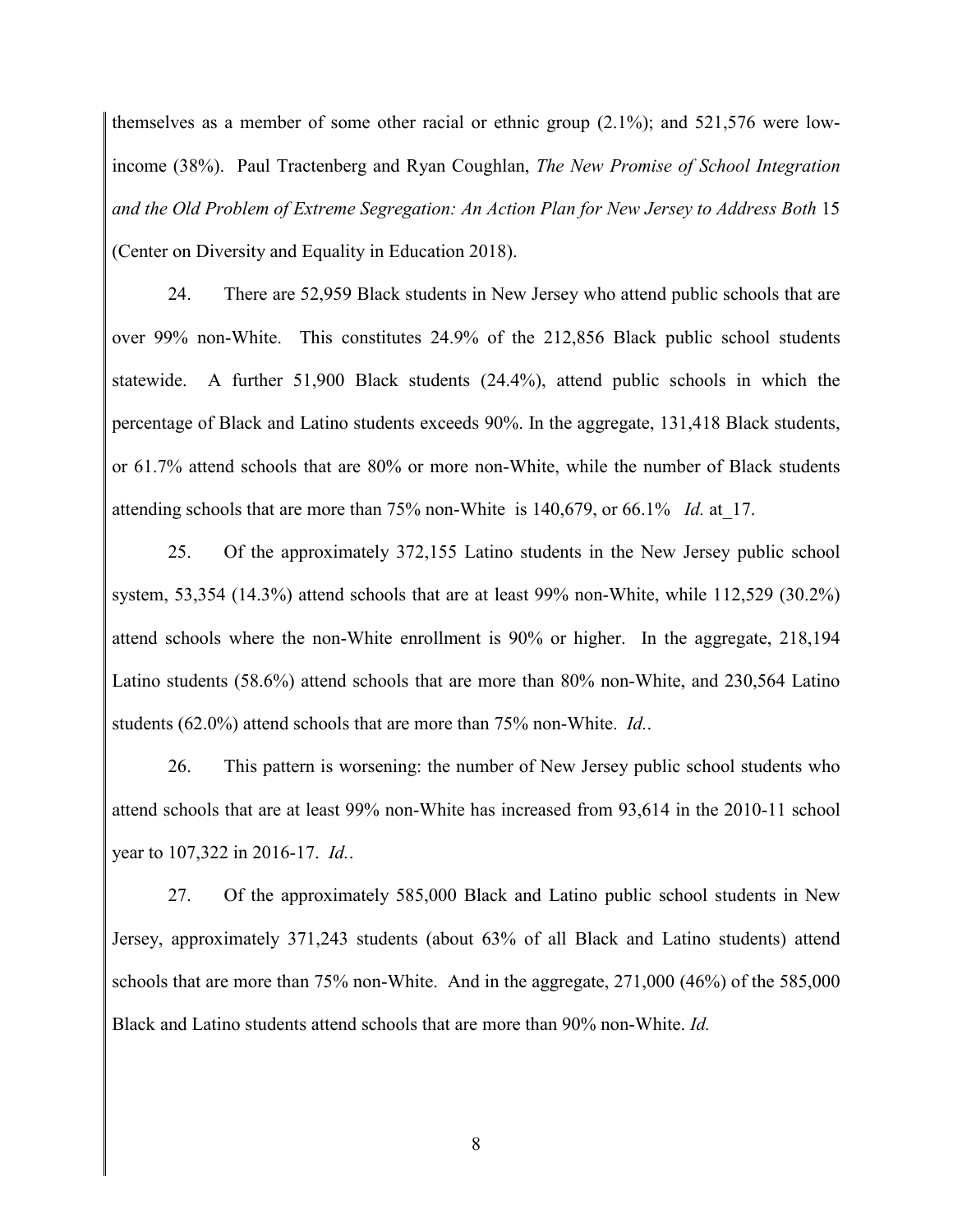28. For example, during the 2015-16 school year, 68 public schools in Paterson, Newark and Camden—all of which have been or are under State control—educating over 30,000 students total, are schools with zero to 1% White students. The following table reveals the concentration of these "highly segregated" schools enrolling at least  $99\%$  non-White students<sup>4</sup> in three of the four school districts controlled by the State:

|          | <b>Total Highly</b> | Total   | Percent    | <b>Total Students</b> | Total    | Percent     |
|----------|---------------------|---------|------------|-----------------------|----------|-------------|
|          | Segregated          | schools | Highly     | in Highly             | students | Students in |
|          | Schools             |         | Segregated | Segregated            |          | Highly      |
|          |                     |         | Schools    | Schools               |          | Segregated  |
|          |                     |         |            |                       |          | Schools     |
| Camden   | 18                  | 24      | 75%        | 6,269                 | 9,294    | 67.5%       |
| Newark   | 33                  | 65      | 50.8%      | 15.594                | 36,035   | 43.3%       |
| Paterson | .7                  | 50      | 34%        | 8,264                 | 25,038   | 33%         |

29. The concentration and isolation of Black and Latino students into certain public schools means that White students are predominantly enrolled alongside other White students. Of the 622,359 White students attending public school in New Jersey, 39,397 (6.3%) attend schools that are at least 90% White, 194,961 (31.4%) attend schools that are at least 80% White, and 266,251 (42.8 %) attend schools that are at least 75% White.

# **b.** *Charter Schools*

<sup>&</sup>lt;sup>4</sup> In the literature, these schools are often referred to as "apartheid schools." The term was coined by Gary Orfield and is defined as "schools serving a population with 0% to 1% white students." *See* Gary Orfield, *et al.*, *New Jersey's Segregated Schools: Trends and Paths Forward* 15 (UCLA Civil Rights Project 2017), https://www.civilrightsproject.ucla.edu/research/k-12-education/integration-and-diversity/new-jerseys-segregatedschools-trends-and-paths-forward/New-Jersey-report-final-110917.pdf; *see also* Greg Flaxman, *et al.*, *A Status Quo of Segregation: Racial and Economic Imbalance in New Jersey Schools, 1989-2010* 8 (UCLA Civil Rights Project 2013), https://www.civilrightsproject.ucla.edu/research/k-12-education/integration-and-diversity/a-status-quo-ofsegregation-racial-and-economic-imbalance-in-new-jersey-schools-1989-

<sup>2010/</sup>Norflet\_NJ\_Final\_101013\_POSTb.pdf.; Paul Tractenberg, *et al.*, *New Jersey's Apartheid and Intensely Segregated Urban Schools* 5 (Institute on Education Law and Policy at Rutgers University-Newark 2013), http://ielp.rutgers.edu/docs/IELP%20final%20report%20on%20apartheid%20schools%20101013.pdf.; Gary Orfield & Chungmei Lee, *Brown At 50: King's Dream or Plessy's Nightmare?* 11 (Harvard Civil Rights Project 2004), https://civilrightsproject.ucla.edu/research/k-12-education/integration-and-diversity/brown-at-50-king2019s-dreamor-plessy2019s-nightmare/orfield-brown-50-2004.pdf.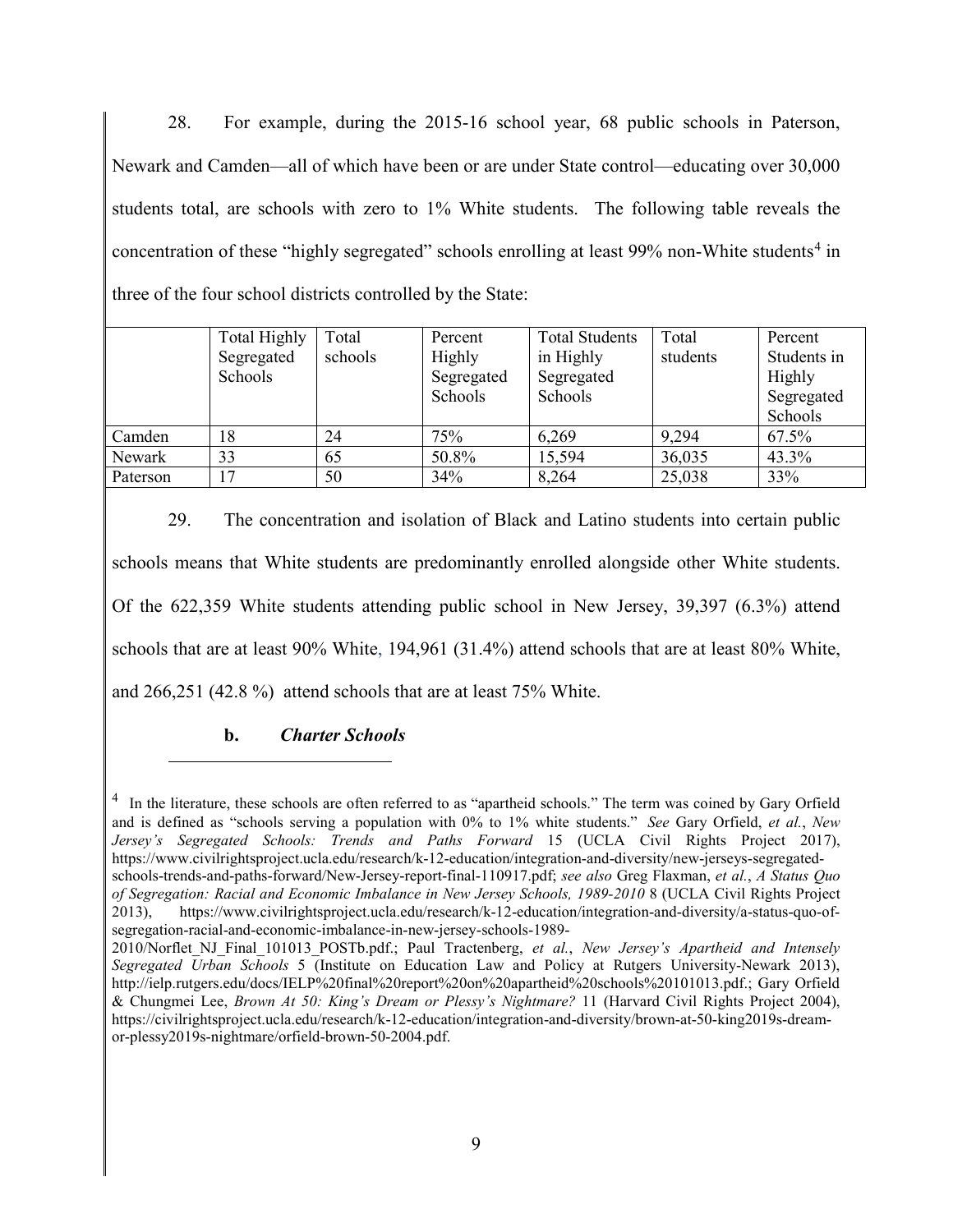30. Pursuant to the Charter School Program Act of 1995, N.J.S.A. 18A:36A-1 to -18, the State has authorized the establishment of charter schools "as part of [the] State's program of public education." N.J.S.A. 18A:36A-2. The Act and regulations adopted by the State Board of Education pursuant thereto require that charter schools, subject to certain exceptions, be located within the municipality that constitutes their districts of residence, N.J.A.C. 6A:11-2.1(1), and that charter schools give preference in enrollment to students who reside in their charter's respective districts of residence, N.J.S.A. 36A-8.

31. Because charter schools are thus required to give priority in enrollment to students who reside in their respective districts, and because they tend to be located predominantly in intensely segregated urban school districts, New Jersey's charter schools exhibit a degree of intense racial and socioeconomic segregation comparable to or even worse than that of the most intensely segregated urban public schools. Indeed, 73% of the state's 88 charter schools have less than 10% White students and 81.5% of charter school students attend schools characterized by extreme levels of segregation, mostly because almost all the students are Black and Latino.<sup>5</sup> Examples can be seen in the following table<sup>6</sup> analyzing Essex County charter schools by level of segregation, total enrollment, race and poverty:

Essex County Charter Schools by Level of Segregation, Enrollment, Race, and Poverty, 2016- 2017:

| $\mathbf{r}$<br>Fotal<br><b>Students</b> | %Asian | %Hispanic | %Black | %White | $\%$ Poverty |
|------------------------------------------|--------|-----------|--------|--------|--------------|
|------------------------------------------|--------|-----------|--------|--------|--------------|

<sup>5</sup> Paul Tractenberg and Ryan Coughlan, *The New Promise of School Integration and the Old Problem of Extreme Segregation: An Action Plan for New Jersey to Address Both* 4, 39-40 (Center on Diversity and Equality in  $\blacksquare$ Education 2018),  $2018$ ,  $\blacksquare$ 

<sup>6</sup> *See id.* at Appendix E.

https://drive.google.com/file/d/0B3wV7a\_ghtLReDF0ajcxX1Ytd0tjSlo3ZXJVazZaNWpZVEFz/view.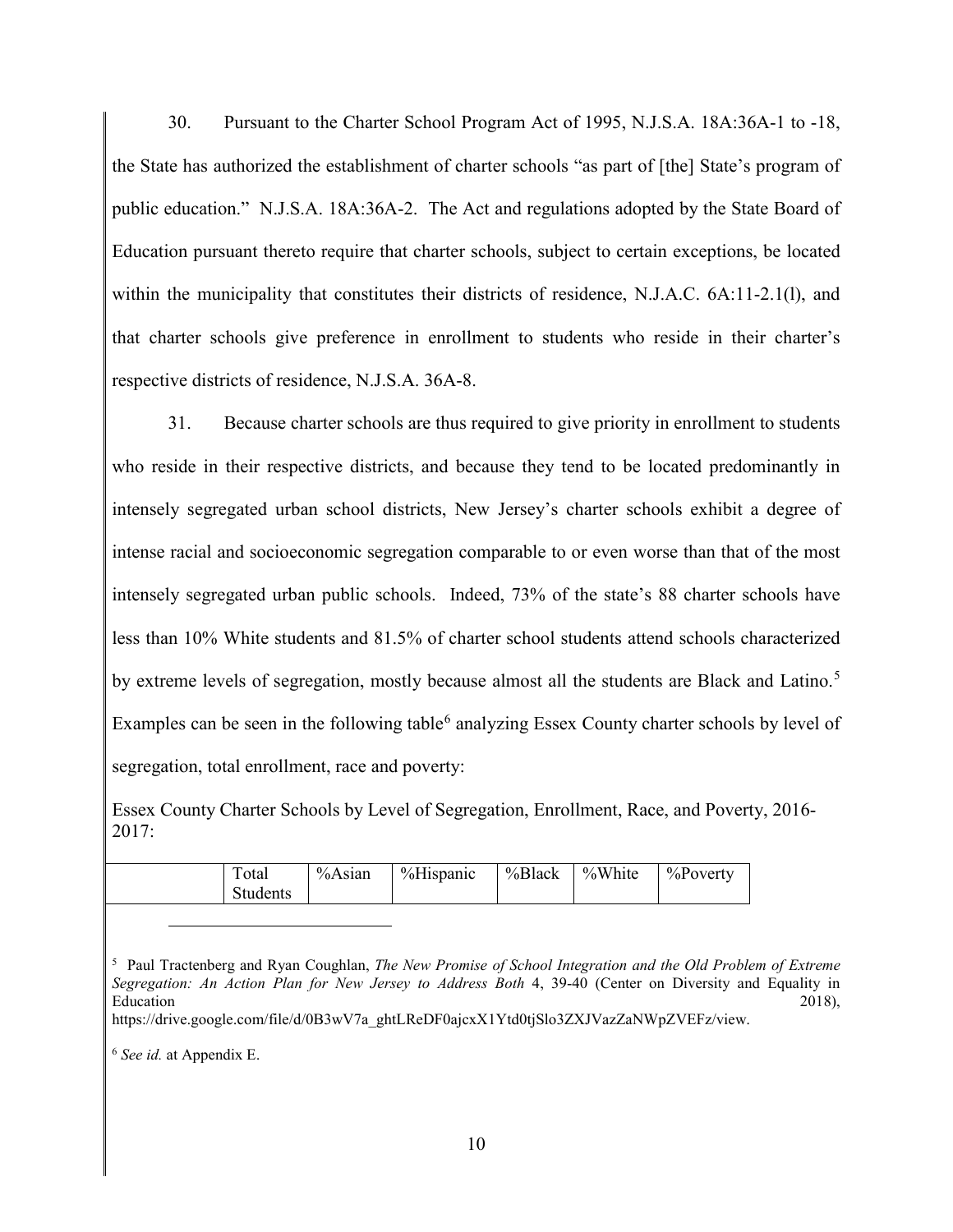| <b>Burch Charter</b>  |      |         |       |       |         |        |
|-----------------------|------|---------|-------|-------|---------|--------|
| School of             | 345  | 0.3%    | 1.4%  | 98.3% | $0.0\%$ | 95.4%  |
| Excellence            |      |         |       |       |         |        |
| Discovery CS          | 100  | 2.0%    | 5.0%  | 91.0% | 1.0%    | 91.0%  |
| Gray CS               | 347  | 3.5%    | 49.0% | 40.6% | 6.1%    | 65.4%  |
| <b>Great Oaks</b>     | 1332 | 0.2%    | 10.7% | 88.1% | 0.4%    | 87.7%  |
| Legacy                |      |         |       |       |         |        |
| Charter School        |      |         |       |       |         |        |
| Lady Liberty          | 445  | $0.0\%$ | 6.7%  | 92.8% | $0.0\%$ | 32.4%  |
| Academy CS            |      |         |       |       |         |        |
| Link                  | 285  | 0.4%    | 4.6%  | 94.4% | $0.0\%$ | 74.7%  |
| Community             |      |         |       |       |         |        |
| Charter School        |      |         |       |       |         |        |
| Maria L.              | 543  | 3.3%    | 87.3% | 8.7%  | 0.6%    | 70.5%  |
| Varisco-              |      |         |       |       |         |        |
| Rogers CS             |      |         |       |       |         |        |
| Marion P.             | 1338 | $0.0\%$ | 5.8%  | 94.0% | 0.1%    | 89.6%  |
| Thomas CS             |      |         |       |       |         |        |
| Merit Prep CS         | 494  | $0.0\%$ | 5.9%  | 93.7% | $0.0\%$ | 34.8%  |
|                       |      |         |       |       |         |        |
| of Newark             |      |         |       |       |         |        |
| New Horizons          | 481  | $0.0\%$ | 10.8% | 89.0% | 0.2%    | 97.7%  |
| Comm. CS              |      |         |       |       |         |        |
| Newark                | 296  | 0.3%    | 17.9% | 79.1% | 1.7%    | 84.1%  |
| Educators             |      |         |       |       |         |        |
| Community             |      |         |       |       |         |        |
| Charter School        |      |         |       |       |         |        |
| Newark Prep           | 429  | 0.2%    | 19.8% | 76.9% | 0.2%    | 100.0% |
| Charter School        |      |         |       |       |         |        |
| North Star            | 4490 | 1.3%    | 10.2% | 86.3% | 1.7%    | 86.9%  |
| Academy               |      |         |       |       |         |        |
| <b>Charter School</b> |      |         |       |       |         |        |
| Paulo Freire          | 267  | $0.0\%$ | 13.1% | 86.5% | $0.0\%$ | 54.3%  |
| Charter School        |      |         |       |       |         |        |
| Peoples               | 382  | $0.0\%$ | 12.0% | 87.2% | 0.3%    | 98.4%  |
| Preparatory           |      |         |       |       |         |        |
| Charter School        |      |         |       |       |         |        |
| Phillip's             | 376  | 0.5%    | 9.3%  | 85.1% | 1.6%    | 43.1%  |
| Academy               |      |         |       |       |         |        |
| Charter School        |      |         |       |       |         |        |
| Pride                 | 288  | $0.0\%$ | 3.5%  | 96.5% | $0.0\%$ | 83.0%  |
| Academy               |      |         |       |       |         |        |
| Charter School        |      |         |       |       |         |        |
| <b>Robert Treat</b>   | 684  | 1.0%    | 60.4% | 34.4% | 3.8%    | 74.3%  |
| Academy CS            |      |         |       |       |         |        |
|                       | 316  |         |       |       |         |        |
|                       |      | 2.2%    | 53.8% | 43.0% | 0.6%    | 97.8%  |
| Roseville             |      |         |       |       |         |        |
| Community<br>CS       |      |         |       |       |         |        |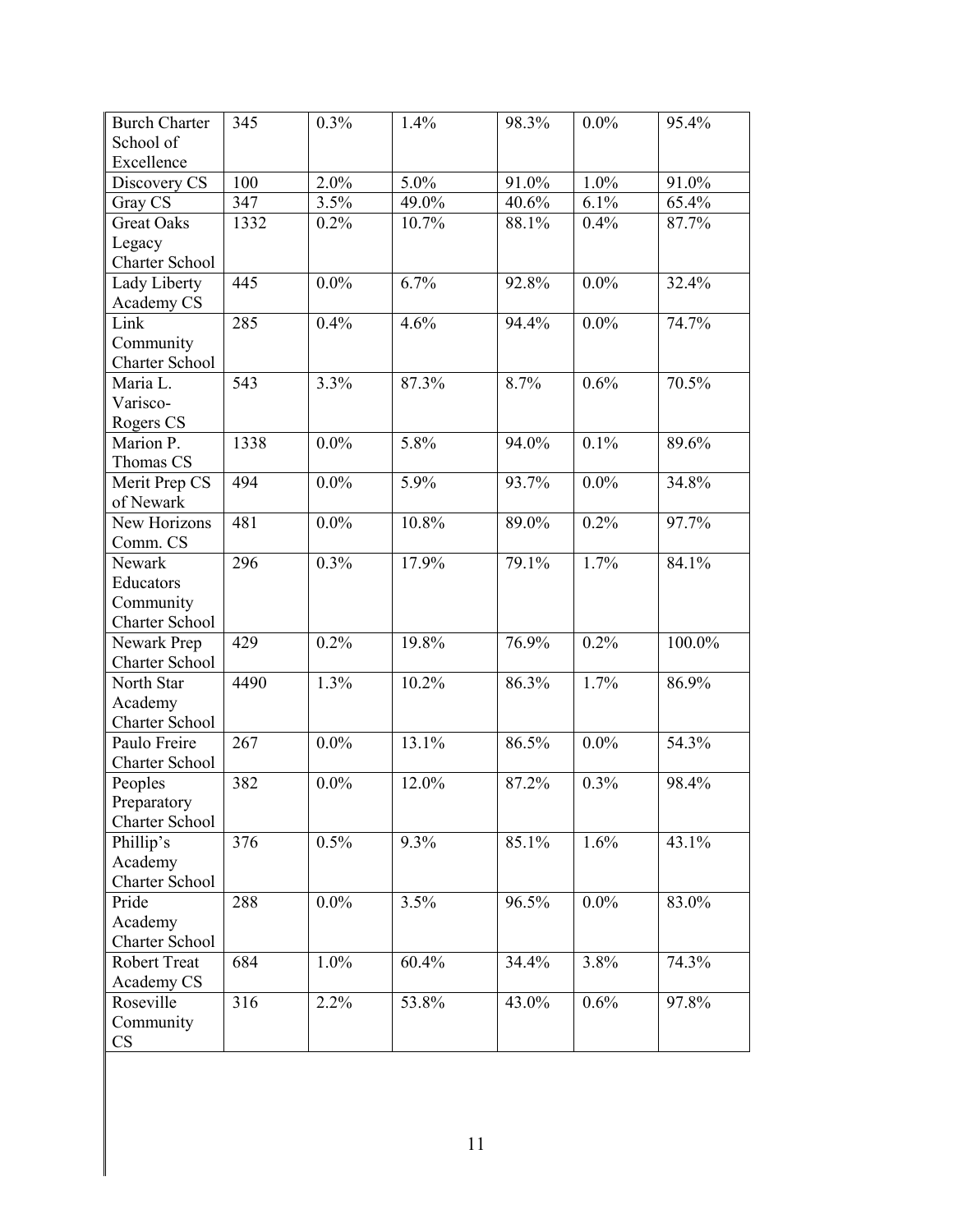| <b>TEAM</b>           | 3694  | $0.2\%$  | 8.2%     | $90.2\%$ | $0.9\%$  | 88.1%  |
|-----------------------|-------|----------|----------|----------|----------|--------|
| Academy               |       |          |          |          |          |        |
| <b>Charter School</b> |       |          |          |          |          |        |
| University            | 696   | 0.1%     | $12.1\%$ | 87.4%    | $0.0\%$  | 79.3%  |
| Heights CS            |       |          |          |          |          |        |
| Total                 | 18114 | $0.71\%$ | 18.74%   | 79.00%   | $0.87\%$ | 76.94% |
|                       |       |          |          |          |          |        |

32. Segregation in New Jersey's charter schools also results from the failure of the State Commissioner of Education to perform his statutory and regulatory duties regarding the operation of charter schools. The Charter School Program Act mandates that, "[t]he admission policy of the charter school shall, to the maximum extent practicable, seek the enrollment of a cross section of the community's school age population including racial and academic factors." N.J.S.A. 18A:36A-8(e). Nonetheless, the Commissioner has permitted most charter schools to locate themselves in individual intensely segregated urban districts notwithstanding the authority in the statute and regulations for multi-district charter schools, which can and should be implemented to advance student diversity, rather than accept student segregation. *See* N.J.S.A. 18A:36A-8, N.J.A.C. 6A:22-2.2.

33. The Act's implementing regulations likewise direct the Commissioner to prevent segregation through the establishment, operation and renewal of charter schools. First, "[p]rior to the granting of the charter, the Commissioner shall assess the student composition of a charter school and the segregative effect that the loss of the students may have on its district of residence." N.J.A.C. 6A:11-2.1(j). Thereafter, "[o]n an annual basis, the Commissioner shall assess the student composition of a charter school and the segregative effect that the loss of the students may have on its district of residence." N.J.A.C. 6A:11-2.2(c). And in reviewing applications for charter renewal, "[t]he Commissioner shall grant or deny the renewal of a charter upon the comprehensive review of the school including . . . the annual assessments of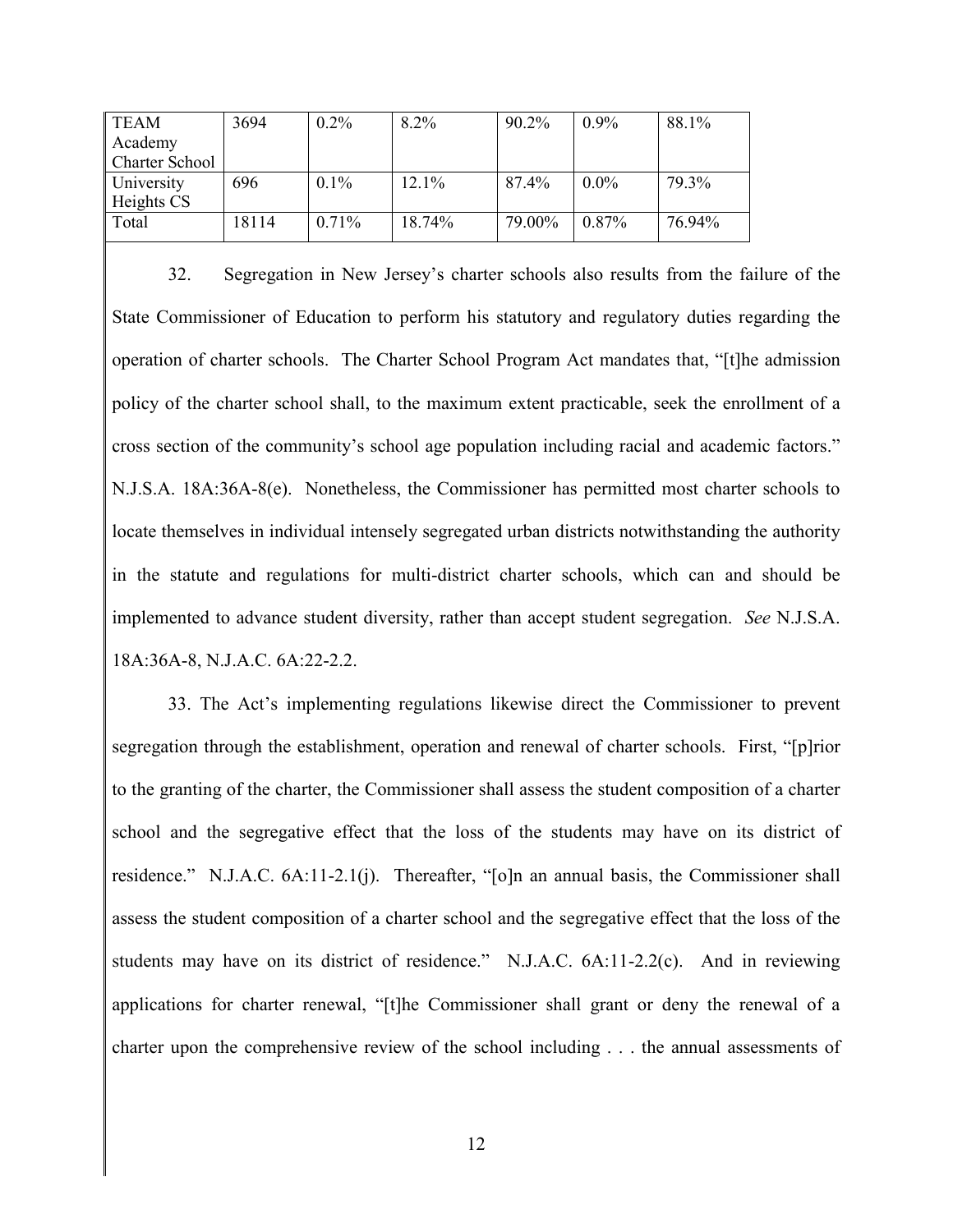student composition of the charter school." N.J.A.C. 6A:11-2.3(b)(8).

34. These statutory and regulatory provisions create a broad duty in the Commissioner to ensure that at no point will the operation of a charter school increase segregation in public schooling: "there is no question, and no party argues otherwise, that the Commissioner must ensure that the operation of a charter school does not result in district segregation. The Commissioner must vigilantly seek to protect a district's racial/ethnic balance during the charter school's initial application, continued operation, and charter renewal application." *In re Red Bank Charter Sch.*, 367 N.J. Super. 462, 472 (App. Div. 2004) (internal citations omitted); *accord In re Grant of Charter Sch. Application of Englewood on the Palisades Charter Sch.*, 164 N.J. 316, 328 (2000) ("The Commissioner must consider the impact that the movement of pupils to a charter school would have on the district of residence. That impact must be assessed when the Commissioner initially reviews a charter school for approval to open, and on an annual basis thereafter. . . Continuing assessment of the charter school's pupil population and impact on the district of residence must also occur. . . . The Commissioner's obligation to oversee the promotion of racial balance in our public schools to ensure that public school pupils are not subjected to segregation includes any type of school within the rubric of the public school designation.").

# **c.** *Knowledge of State Officials*

 $\overline{a}$ 

35. State officials have been on notice of New Jersey's extreme school segregation for nearly half a century.<sup>7</sup> Indeed, the New Jersey Department of Education for decades has

 $^7$  In an opinion published on May 13, 1971, almost exactly 47 years ago, a federal district court stated, in connection with a law suit filed against the state's Attorney General, and Commissioner and State Board of Education, that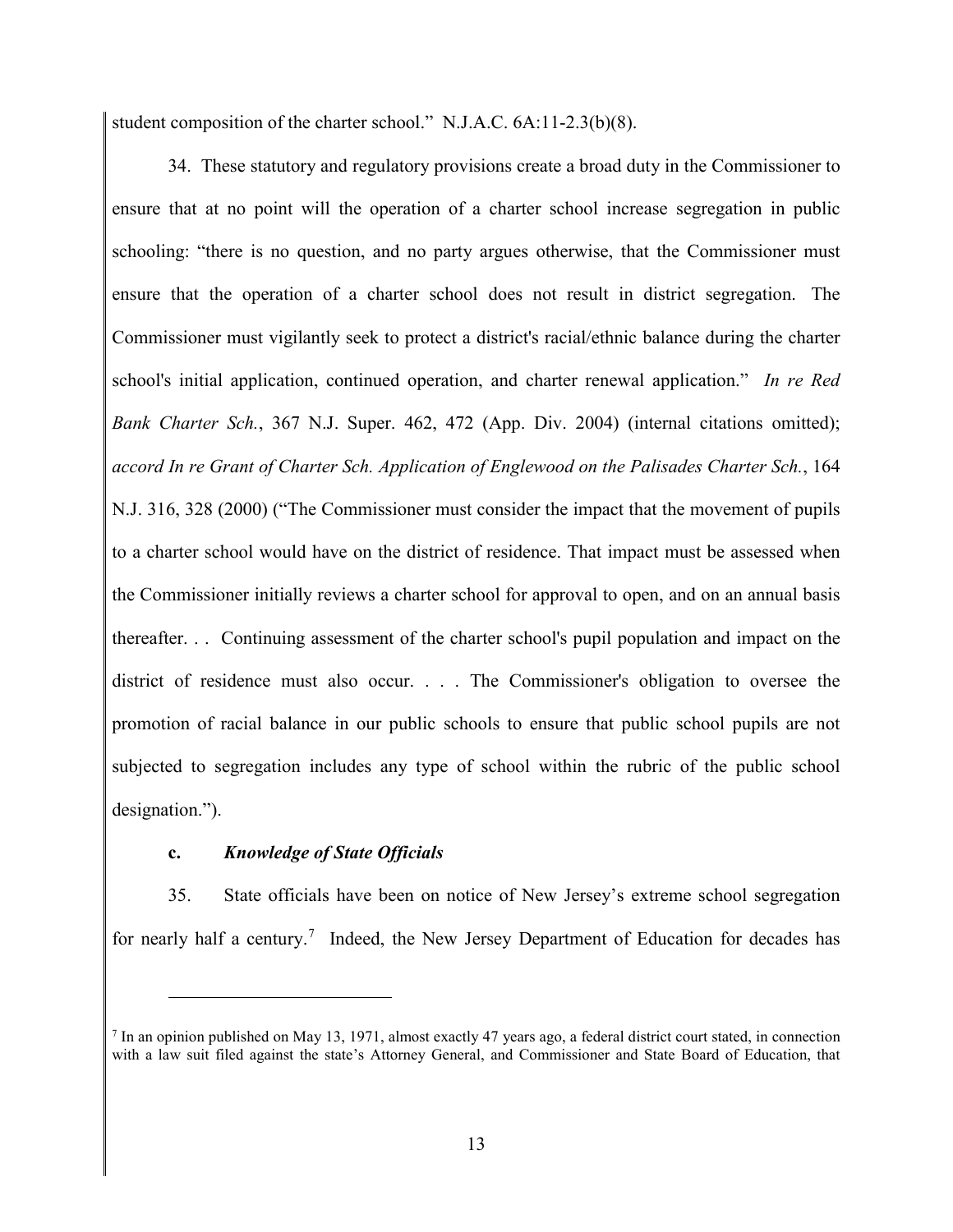published data documenting the existence of intense segregation in New Jersey. *See* State of New Jersey, Dep't of Educ., Enrollment Data, *available at* Sahttp://www.state.nj.us/education/data/enr/. The State also has collected data and issued performance reports for each school, including such information as race and ethnicity, dating back to at least 2001. *See* State of New Jersey, School Performance Reports, *available at* https://rc.doe.state.nj.us/PerformanceReports.aspx. Further, the specific problem at issue has long been the subject of scholarly treatment<sup>8</sup> and has been widely reported in the press.<sup>9</sup>

there was in New Jersey both a "continuing trend toward racial imbalance caused by housing patterns" and that the state's system of public education "has degenerated to extreme racial imbalance in some school districts." *Spencer v. Kugler*, 326 F. Supp. 1235, 1243 (D.NJ 1971), *aff'd*, 404 U.S. 1027 (1972). This decision was issued only slightly more than a month before the New Jersey Supreme Court announced its decision in *Jenkins v. Township of Morris School District*, 58 N.J. 483 (1971), where the Court not only underscored that the state Constitution was violated by *de facto* segregation, but also reassured the Commissioner that he had the power to consolidate school districts to achieve racial balance.

<sup>8</sup> *See, e.g.*, Paul Tractenberg and Ryan Coughlan, *The New Promise of School Integration and the Old Problem of Extreme Segregation: An Action Plan for New Jersey to Address Both* 18-26 (Center on Diversity and Equality in Education 2018); Gary Orfield, *et al.*, *New Jersey's Segregated Schools: Trends and Paths Forward*, (UCLA Civil Rights Project 2017), https://www.civilrightsproject.ucla.edu/research/k-12-education/integration-anddiversity/new-jerseys-segregated-schools-trends-and-paths-forward/New-Jersey-report-final-110917.pdf; Greg Flaxman, *et al.*, *A Status Quo of Segregation: Racial and Economic Imbalance in New Jersey Schools, 1989-2010* (UCLA Civil Rights Project 2013), https://www.civilrightsproject.ucla.edu/research/k-12-education/integration-anddiversity/a-status-quo-of-segregation-racial-and-economic-imbalance-in-new-jersey-schools-1989- 2010/Norflet\_NJ\_Final\_101013\_POSTb.pdf.; Paul Tractenberg, *et al.*, *New Jersey's Apartheid and Intensely* 

*Segregated Urban Schools* (Institute on Education Law and Policy at Rutgers University-Newark 2013), http://ielp.rutgers.edu/docs/IELP%20final%20report%20on%20apartheid%20schools%20101013.pdf.; Barry A. Gold, *Still separate and unequal: segregation and the future of urban school reform* (Teachers College Press 2007); Gary Orfield & Chungmei Lee, *Brown At 50: King's Dream or Plessy's Nightmare?* (Harvard Civil Rights Project 2004), https://civilrightsproject.ucla.edu/research/k-12-education/integration-and-diversity/brown-at-50-king2019sdream-or-plessy2019s-nightmare/orfield-brown-50-2004.pdf; Gary Orfield, *Public School Desegregation in the United States, 1968-1980* (Joint Center for Political Studies 1983), https://civilrightsproject.ucla.edu/research/k-12 education/integration-and-diversity/public-school-desegregation-in-the-united-states-1968-1980/orfield\_americandesegregation-1983.pdf.

<sup>9</sup> *See, e.g.,* Aneri Pattani, *New Jersey Schools Becoming More Segregated, New Report Finds*, WNYC, Nov 16, 2017, https://www.wnyc.org/story/new-jersey-schools-becoming-more-segregated-new-report-finds/; Chris Rasmussen, *Creating Segregation in the Era of Integration: School Consolidation and Local Control in New Brunswick, New Jersey, 1965–1976*, History of Education Quarterly, Nov. 2017, *available at* https://doi.org/10.1017/heq.2017.29; Editorial, *Why 'apartheid schools' have become common in Philly and NJ*, Philadelphia Inquirer, Nov. 21, 2017, http://www.philly.com/philly/opinion/why-apartheid-schools-have-becomecommon-in-philly-and-nj-editorial-20171120.html; Stephen Weiss, *New Jersey has third highest number of severely*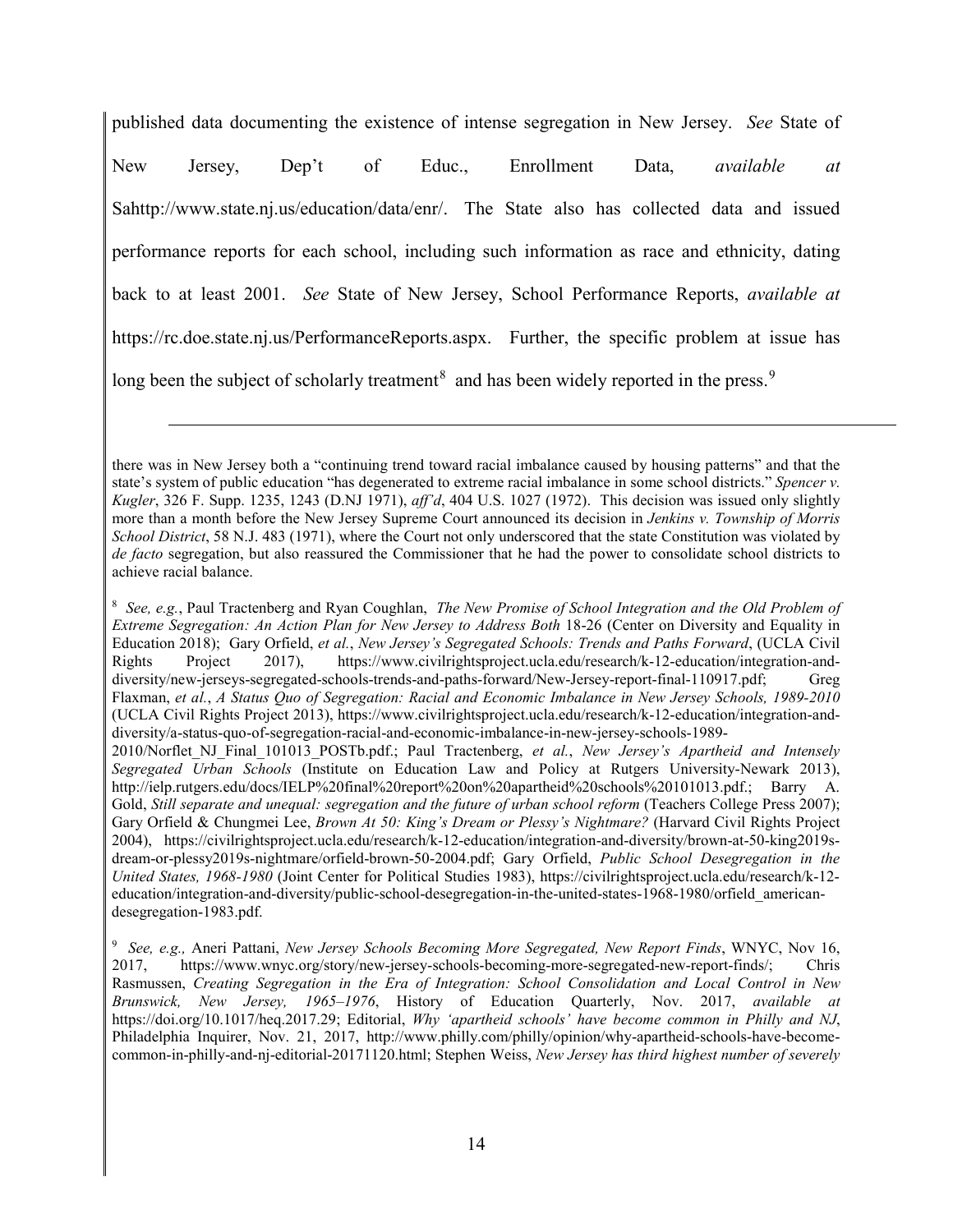### **V. THE CAUSES OF SEGREGATION IN NEW JERSEY**

 $\overline{a}$ 

#### 36. Segregation in New Jersey's public schools is the foreseeable consequence of

*segregated schools*, The Daily Targum, Jan. 18, 2017, http://www.dailytargum.com/article/2017/01/research-showsnew-jersey-has-third-highest-number-of-severely-segregated-schools; Niraj Chokshi, *The most segregated schools may not be in the states you'd expect*, Wash. Post, May 15, 2014, https://www.washingtonpost.com/blogs/govbeat/wp/2014/05/15/the-most-segregated-schools-may-not-be-in-thestates-youd-expect-2/?utm\_term=.8dce76537067; Walter Fields, *Six decades after 'Brown,' N.J.'s schools are still segregated*, The Star-Ledger, April 18, 2014, p. 11; Caryn Shinske*, On diversity, N.J. schools still failing - PolitiFact New Jersey*, The Star-Ledger, July 17, 2011, p. 15; Bob Braun, *Bringing N.J. schools' racial segregation into open*, The Star-Ledger, May 19, 2011, http://blog.nj.com/njv\_bob\_braun/2011/05/braun\_bringing\_nj\_schools\_raci.html; Editorial, *Don't retreat on integration*, The Star-Ledger, Dec. 4, 2006, p. 14; Robert Schwaneberg, *A work in progress, 50 years after Brown vs. Board of Ed - New Jersey is among states still confronting segregation in schools*, The Star-Ledger, April 18, 2004; John Mooney, *50 years after Brown decision, Jersey schools have far to go*, The Star-Ledger, Dec. 12, 2003, p. 25; Karen DeMasters, Segregation Seen Increasing, N.Y. Times, Jan. 26, 2003; John Mooney, *N.J. school segregation grows worse - State ranks 4th in nation in assessment by Harvard*, The Star-Ledger, July 18, 2001, p. 1; Lori Hinnant, *Cherry Hill gets 60 days on school desegregation*, The Star-Ledger, Oct. 13, 2000, p. 56; Jeffrey R. Barbanel, *Bus Stop: The Lost Promise Of School Integration*, N.Y. Times, April 3, 2000, https://archive.nytimes.com/www.nytimes.com/learning/teachers/featured\_articles/20000403monday.html; Robert Hanley, *Magnet Plan Suggested to Desegregate School*, N.Y. Times, Sept. 3, 1998, https://www.nytimes.com/1998/09/03/nyregion/magnet-plan-suggested-to-desegregate-school.html; Nick Chiles, *A fading push to integrate schools - Results of survey puzzle Jerseyans*, The Star-Ledger, July 31, 1998, p. 1; Editorial, *Upgrade to integrate*, The Star-Ledger, March 27, 1998, p. 30; Matthew Futterman, *Desegregation without the pain? - Englewood's `magnet' approach will be studied by other schools*, The Star-Ledger, March 26, 1998, p. 1; Peter Applebome, *Schools See Re-emergence Of 'Separate but Equal': Desegregation Efforts Ending, Study Finds*, N.Y. Times, April 8, 1997, https://www.nytimes.com/1997/04/08/us/schools-see-re-emergence-of-separate-butequal.html; Beth Reinhard, *N.J. chief opposes mandatory desegregation plan*, Education Week, Feb. 19, 1997, Vol. 16 Issue 21, p. 3; Ivette Mendez, *State tells Englewood: Fix school segregation*, The Star-Ledger, Feb. 7, 1997, p. 17; Nick Chiles, *Board learns a lesson on race - Teen is candid on segregation*, The Star-Ledger, Nov. 7, 1996, p. 1; Associated Press, *NAACP ousts official for integration stand*, The Star-Ledger, July 18, 1996, p. 29; Ivette Mendez, *Bergen schools' plan for desegregation nears Klagholz review*, The Star-Ledger, May 2, 1996, p. 33; Ron Marsico, *Whitman Raises Voice in Debate Over Englewood School Desegregation*, The Star-Ledger, Oct. 25, 1995; Peter Schmidt, *N.J. reports outline options in desegregation battle*, Education Week, Aug. 2, 1995, Vol. 14 Issue 41, p. 9; Matthew Reilly, *18 Options to Bring Racial Balance Offered for Englewood High School*, The Star-Ledger, July 28, 1995; Terri P. Guess, *Bergen School Officials, Legislator Rally to Save Desegregation Aid*, The Star-Ledger, Feb. 9, 1995; Robert Hanley, *Desegregation Study Is Ordered in Bergen: A company is to propose seven ways to improve schools' racial balance*, N.Y. Times, Nov. 22, 1994, https://www.nytimes.com/1994/11/22/nyregion/desegregationstudy-is-ordered-in-bergen.html; Matthew Reilly, *Coalition Opposes State Plan to Try Education Vouchers in Jersey City*, The Star-Ledger, Sept. 23, 1994; Carl Rowan, *U.S. Apartheid Alive, Well in Public Schools*, The Star-Ledger, May 20, 1994; Laurel Shaper Walters, *The Mixed Legacy of Brown v. Board of Education*, Christian Science Monitor, May 16, 1994, https://www.csmonitor.com/1994/0516/16091.html; Robert Cohen, *Segregation Found Growing More Severe in Jersey Schools*, The Star-Ledger, Dec. 14, 1993; Adrienne Knox, *Jersey Still Grappling with School Segregation*, The Star-Ledger, March 14, 1993; Karen De Witts, *Rising Segregation Is Found for Hispanic Students*, N.Y. Times, Jan. 9, 1992, p. A15; Editorial, *New Jersey Segregation*, The Star-Ledger, Jan. 22, 1992; Robert Cohen, *Study Finds Jersey's Classrooms Among Nation's Most Segregated*, The Star-Ledger, Jan. 9, 1992; Roger Harris, *Kozol Deplores 'Savage Inequalities' of Schools*, The Star-Ledger, Oct. 6, 1991; Editorial, *Our Segregated Schools*, The Star-Ledger, May 4, 1991; Jay Romano, *A New Battle on School Segregation,* New York Times, April 21, 1991, at NJ 12; *Segregation Increasing, School Study Indicates*, N.Y. Times, Jan. 1983, p. A13.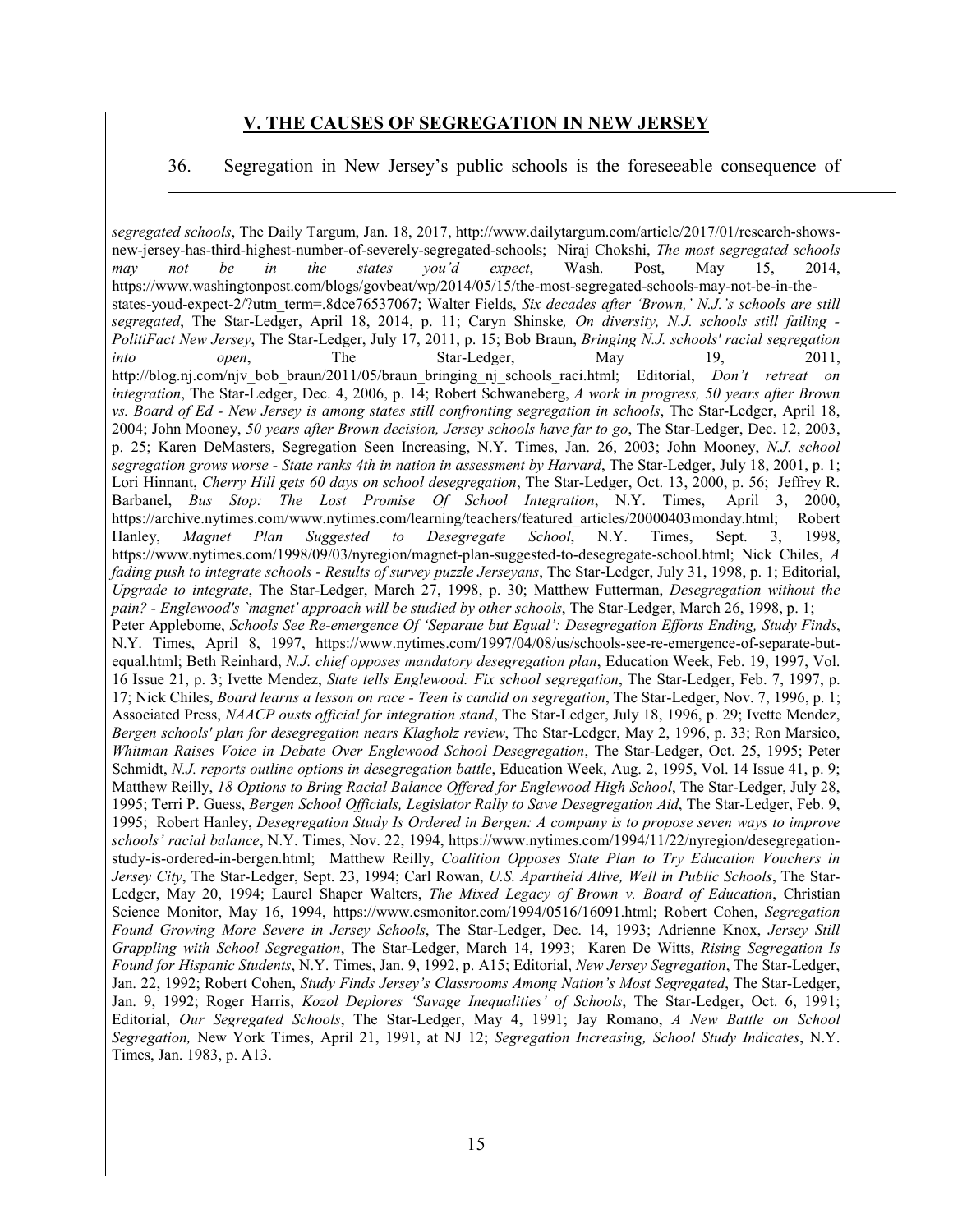three mutually compounding factors: residential segregation, the design of school districts to be almost entirely contiguous with the boundaries of residentially segregated municipalities and State law assigning students to public schools by residency, N.J.S.A. 18A:38-1.

37. Residential segregation in New Jersey reflects the confluence of decades of exclusionary zoning by suburban municipalities throughout New Jersey and the high correlation between race and socioeconomic status. Housing that is available to and affordable for lowerincome families has been concentrated in certain primarily urban municipalities. And because Black and Latino families are overrepresented within the lower socioeconomic strata in the State—and Whites are overrepresented within the higher socioeconomic strata—the result is a high degree of racial segregation in New Jersey, primarily but not entirely as between poorer cities, on the one hand, and more affluent suburbs on the other. 10

38. Residential segregation translates to public school segregation through the design of school districts that are mainly contiguous with the boundaries of residentially segregated municipalities and enforcement of an attendance statute, N.J.S.A. 18A:38-1, which, with minor exceptions, mandates that students attend public school in the municipality in which they reside.

39. The segregative impact of these intersecting State laws, policies, and practices is evident from analysis of the racial and socioeconomic demographics of eight of New Jersey's twenty-one counties—Essex, Hudson, Union, Passaic, Middlesex, Camden, Mercer and

<sup>10</sup> *See S. Burlington Cty. N.A.A.C.P. v. Mount Laurel Twp.* (*Mount Laurel II*), 92 N.J. 158, 209-10 (1983) (addressing unregulated exclusionary policies that zoned low-income people "out of substantial areas of the state"); *S. Burlington Cty. N.A.A.C.P. v. Mount Laurel Twp.* (*Mount Laurel I*), 67 N.J. 151, 184 (1975) (concentration of lower socioeconomic groups in urban, low-income housing the result of "population decentralization, outer suburban development and exclusionary zoning"); *see also* Douglas S. Massey, *et al.*, *Climbing Mount Laurel: The Struggle for Affordable Housing and Social Mobility in an American Suburb* 66 (2013) (describing the low poverty rates, higher median incomes and higher home ownership rates in White municipalities around Mount Laurel).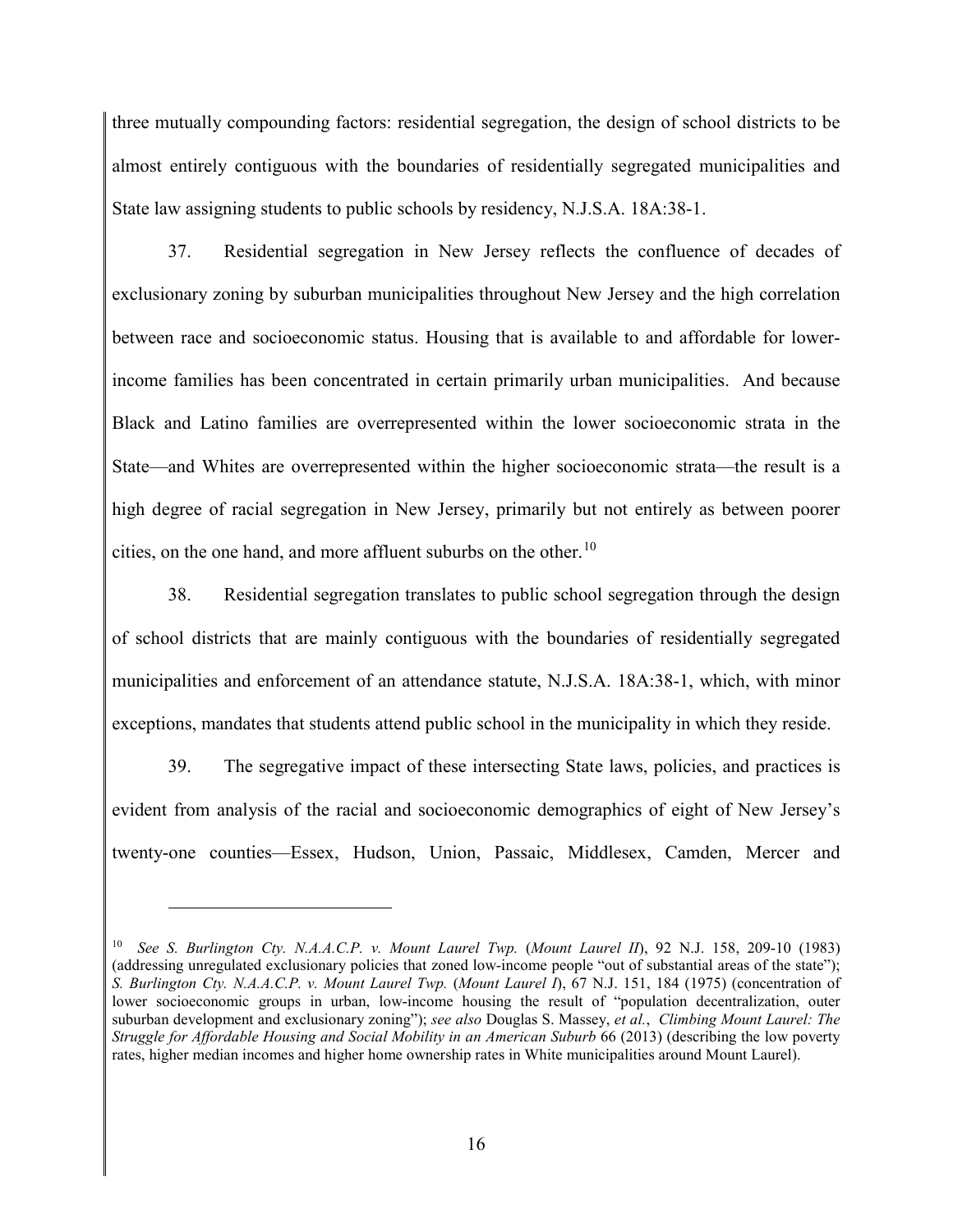Monmouth—all or substantially all of which contain districts in which the public schools are intensely segregated (over 90% non-White) by race, and which overwhelmingly enroll students living in poverty.

40. Thus:

 $\overline{a}$ 

A. In Essex County, the student populations of at least four school districts— East Orange, Irvington, Newark and Orange—are at least 90% non-White with at least 62% in poverty. The table below sets forth the racial breakdown of students in those four districts, as well as the percentage of students from families with incomes below the poverty level.

| District           | Total students | $%$ Asian | %Hispanic | %Black | %White  | $\%$ Poverty <sup>11</sup> |
|--------------------|----------------|-----------|-----------|--------|---------|----------------------------|
| East Orange        | 8996           | $0.1\%$   | $7.3\%$   | 92.0%  | $0.4\%$ | 62.9%                      |
| Irvington Township | 6785           | $0.5\%$   | $17.7\%$  | 80.7%  | $0.3\%$ | 85.7%                      |
| Newark City        | 35836          | $0.8\%$   | 46.4%     | 44.3%  | $7.9\%$ | 79.4%                      |
| Orange City        | 5167           | $0.3\%$   | $35.0\%$  | 64.0%  | $0.3\%$ | 65.9%                      |

B. In Hudson County, the student populations of at least four school districts—Guttenberg, North Bergen, Union City and West New York—are at least 93% non-White with at least 81% in poverty. The table below sets forth the racial breakdown of students in those four districts, as well as the percentage of students from families with incomes below the poverty level.

| District          | Total students | $%$ Asian | %Hispanic | %Black  | %White  | $%$ Poverty |
|-------------------|----------------|-----------|-----------|---------|---------|-------------|
| Guttenberg Town   | 1016           | $.7\%$    | 90.9%     | $1.3\%$ | $6.0\%$ | 81.5%       |
| North Bergen      | 7713           | 2.7%      | 86.3%     | $1.0\%$ | 9.6%    | 66.5%       |
| <b>Union City</b> | 12216          | $.4\%$    | 96.0%     | $0.8\%$ | $1.8\%$ | 88.0%       |
| West New York     | 7988           | $.2\%$    | 91.4%     | $1.1\%$ | $6.2\%$ | 82.8%       |
| Town              |                |           |           |         |         |             |

C. In Union County, the student populations of at least four school districts—

<sup>&</sup>lt;sup>11</sup> Poverty, for purposes of this calculation, is defined by the percentage of students who qualify for a free or reduced-price lunch.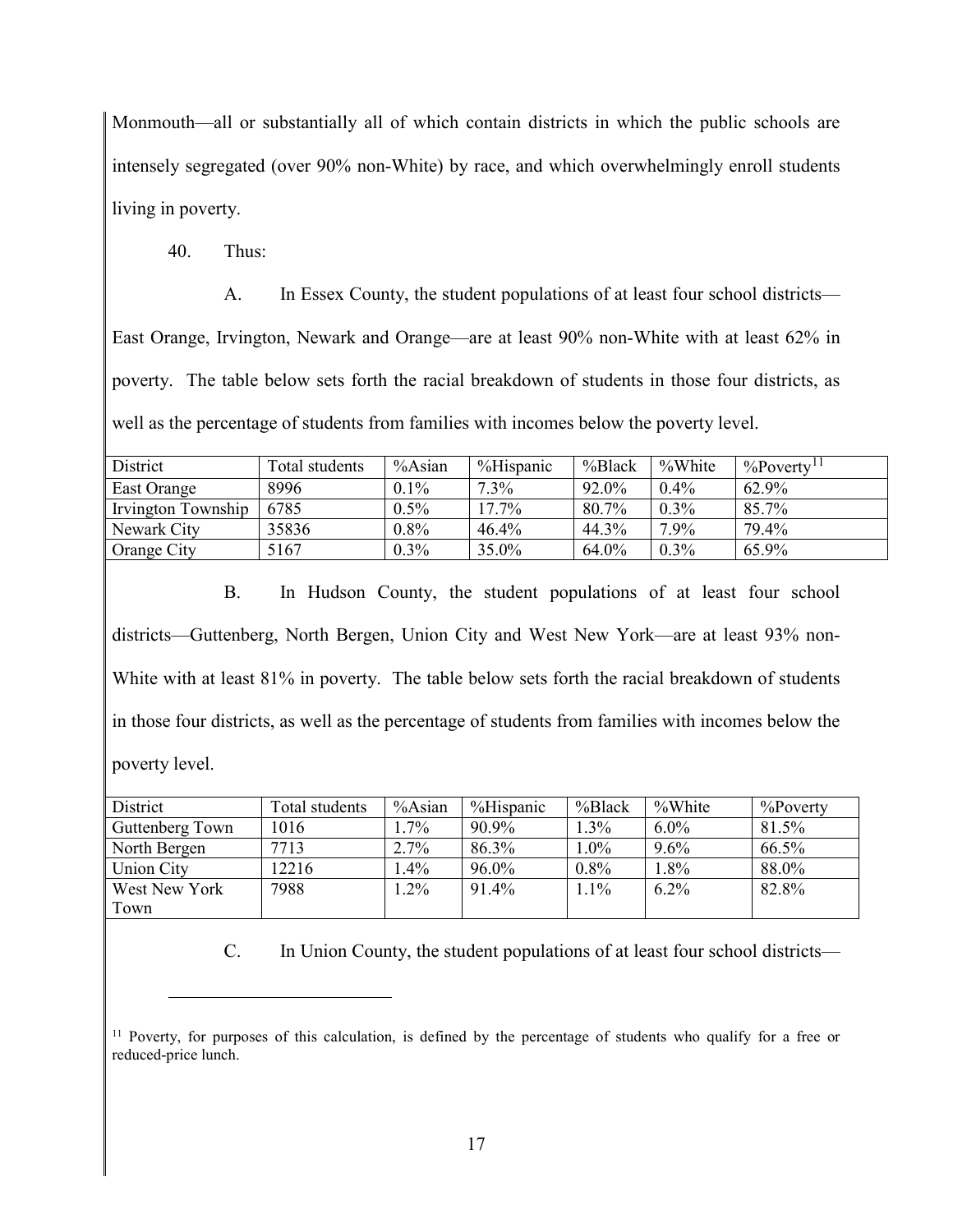Elizabeth, Hillside, Plainfield and Roselle—are at least 89% non-White with at least 65% in poverty. The table below sets forth the racial breakdown of students in those four districts, as well as the percentage of students from families with incomes below the poverty level.

| District   | Total students | $%$ Asian | %Hispanic | %Black   | %White   | $\%$ Poverty |
|------------|----------------|-----------|-----------|----------|----------|--------------|
| Elizabeth  | 26491          | $7\%$     | $71.5\%$  | $18.7\%$ | $7.9\%$  | 83.5%        |
| Hillside   | 3085           | . .8%     | 22.7%     | 64.3%    | $10.3\%$ | 65.8%        |
| Plainfield | 7822           | $0.3\%$   | 67 3%     | 31.3%    | $0.5\%$  | 81.5%        |
| Roselle    | 2802           | $.2\%$    | 39.1%     | 56.6%    | 2.7%     | 69.5%        |

D. In Passaic County, the student populations of at least three districts— Passaic, Paterson and Prospect Park—are at least 90% non-White with at least 62% living in poverty. The table below sets forth the racial breakdown of students in those three districts, as well as the percentage of students from families with incomes below the poverty level.

| District  | Total students | %Asian | %Hispanic | %Black | %White  | $\%$ Poverty |
|-----------|----------------|--------|-----------|--------|---------|--------------|
| Passaic   | 14276          | .8%    | 92.5%     | 4.6%   | $0.9\%$ | 99.8%        |
| Paterson  | 25509          | 4.9%   | 68.2%     | 22.1%  | $4.7\%$ | 75.0%        |
| Prospect  | 923            | 2.5%   | 71.2%     | 15.7%  | 9.3%    | 62.6%        |
| Park Boro |                |        |           |        |         |              |

E. In Middlesex County, the student populations of at least two large districts—New Brunswick and Perth Amboy—are at least 98% non-White with at least 59% in poverty. The table below sets forth the racial breakdown of students in those two districts, as well as the percentage of students from families with incomes below the poverty level.

| District                                                                                      | Total students | $%$ Asian | %Hispanic | %Black  | %White  | %Poverty |  |  |  |
|-----------------------------------------------------------------------------------------------|----------------|-----------|-----------|---------|---------|----------|--|--|--|
| New Brunswick                                                                                 | 9100           | $0.4\%$   | 88.8%     | $9.7\%$ | $0.8\%$ | 59.6%    |  |  |  |
| Perth Amboy                                                                                   | 10650          | $0.6\%$   | 91.8%     | $5.7\%$ | $1.6\%$ | 86.9%    |  |  |  |
| In Camden County, the student populations of at least three districts—<br>$F_{\cdot}$         |                |           |           |         |         |          |  |  |  |
| Camden City, Lawnside Boro and Woodlynne Boro—are at least 93% non-white with at least        |                |           |           |         |         |          |  |  |  |
| 64% in poverty. The table below sets forth the racial breakdown of students in those three    |                |           |           |         |         |          |  |  |  |
| districts, as well as the percentage of students from families with incomes below the poverty |                |           |           |         |         |          |  |  |  |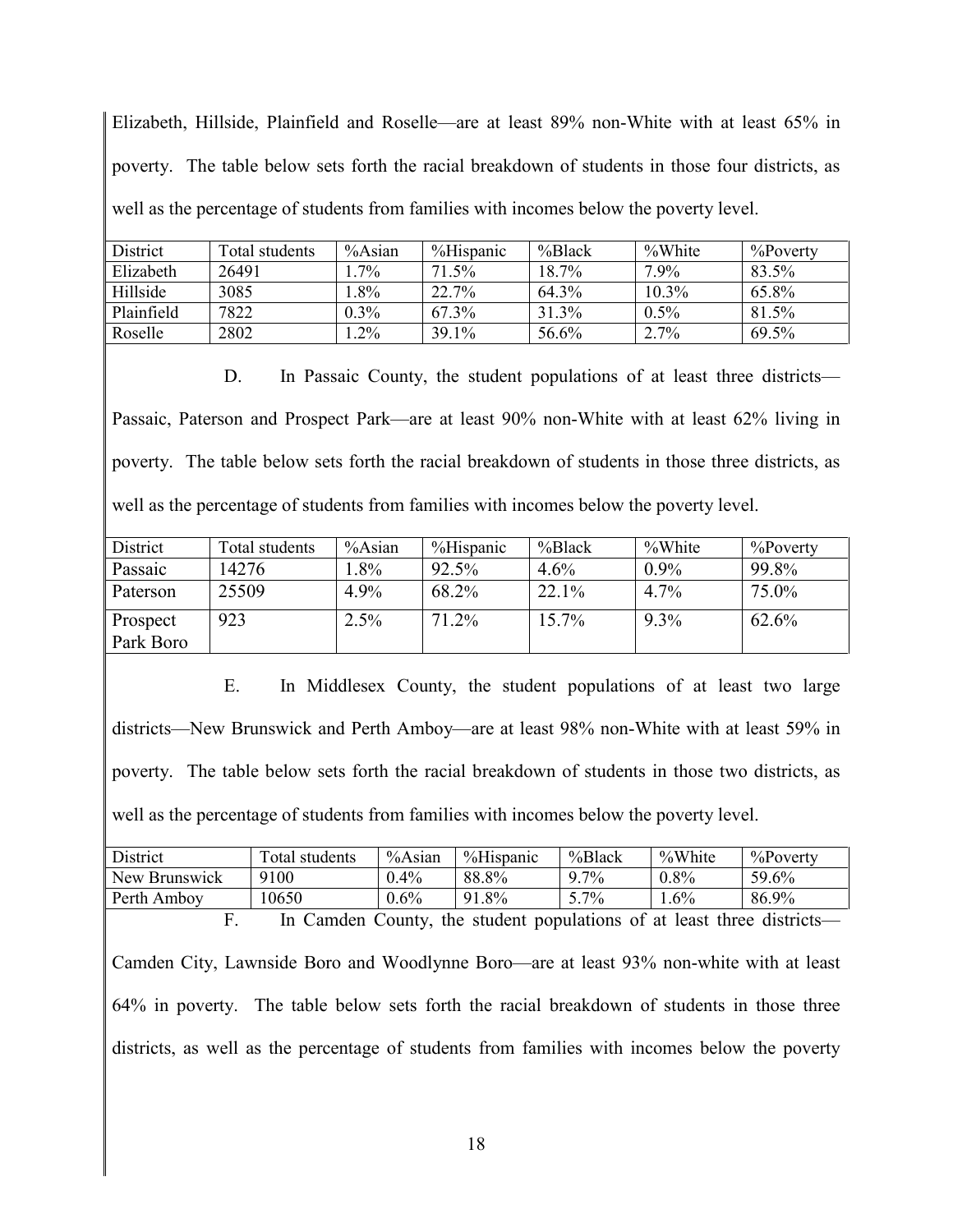level.

 $\overline{a}$ 

| District       | Total students | $%$ Asian | %Hispanic | %Black   | %White  | $\%$ Poverty |
|----------------|----------------|-----------|-----------|----------|---------|--------------|
| Camden City    | 8943           | $.0\%$    | 51.0%     | $46.3\%$ | 3%      | 64.9%        |
| Lawnside Boro  | 326            | $.5\%$    | $7\%$     | 81.3%    | 2.8%    | 66.3%        |
| Woodlynne Boro | 384            | $9.1\%$   | 52.9%     | 28.4%    | $6.5\%$ | 89.8%        |

G. In Mercer County, the student population of the largest City in the County, Trenton, is at least 98% non-White with at least 89% in poverty. The table below sets forth the racial breakdown of students in that district, as well as the percentage of students from families with incomes below the poverty level.

| $\mathbf{r}$ .<br>District | $\mathbf{r}$<br>students<br>otal | $%$ Asian | $0/$ LI:<br>Hispanic<br>″o⊓l. | %Black                      | %White<br>$\Omega$ | $%$ Poverty           |
|----------------------------|----------------------------------|-----------|-------------------------------|-----------------------------|--------------------|-----------------------|
| $\mathbf{r}$<br>renton     | .0962                            | 5%<br>∪.∪ | $7\%$<br>-48.                 | 49<br>9%<br>$\cdot$ $\circ$ | $4.2\%$            | Q۵<br>10 <sub>4</sub> |

H. In Monmouth County, the student populations of at least two districts— Asbury Park and Red Bank are 92% non-White with at least 82% in poverty. The table below sets forth the racial breakdown of students in those two districts, as well as the percentage of students from families with incomes below the poverty level.

| District           | Total students | %Asian  | %Hispanic | %Black  | %White  | $\%$ Poverty |
|--------------------|----------------|---------|-----------|---------|---------|--------------|
| <b>Asbury Park</b> | 2027           | $0.2\%$ | 40.8%     | 56.7%   | $2.0\%$ | 82.8%        |
| Red Bank           | 1289           | $0.4\%$ | 82.3%     | $8.2\%$ | 7.5%    | 88.8%        |
| Boro               |                |         |           |         |         |              |

41. The fact of residential segregation, combined with district boundaries that track such segregation, and the attendance requirements of N.J.S.A. 18A:38-1 yield segregation on the basis of race and socioeconomic class in the public school system that have long been common knowledge in New Jersey.<sup>12</sup>

<sup>12</sup> *See, e.g.*, Douglas S. Massey, *et al.*, *Climbing Mount Laurel: The Struggle for Affordable Housing and Social Mobility in an American Suburb* 17 (2013) (on average, African and American and Latino residents of New Jersey live in areas in which the concentration of their own racial group is more than twice the state-wide percentage; specifically, while African Americans and Latinos each comprise less than 20% of the population state-wide,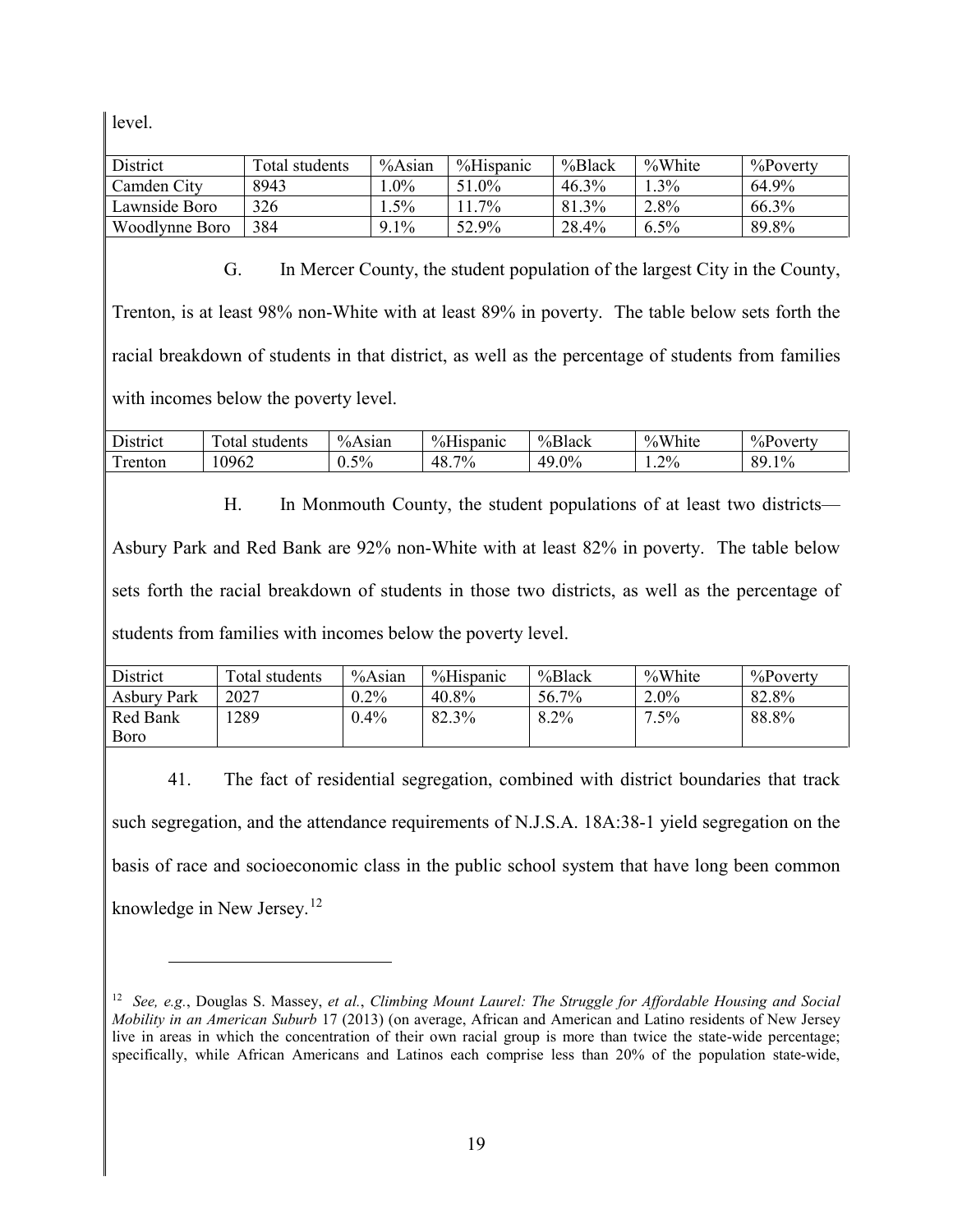# **VI. THE EFFECTS OF SEGREGATION**

42. As discussed above, 64 years ago today *Brown v. Board of Ed. of Topeka*, 347 U.S. 483, 493, 495 (1954), declared state-mandated public school segregation unconstitutional because "[s]eparate educational facilities are inherently unequal." In New Jersey, *de facto* racial segregation has repeatedly been held by the New Jersey Supreme Court to violate the New Jersey Constitution, at least in part because it deprives all students of the benefits of a diverse learning environment both from an educational perspective and to the detriment of our democracy:

Whether or not the federal constitution compels action to eliminate or reduce *de facto* segregation in the public schools, it does not preclude such action by state school authorities  $\dots$ . In a society such as ours, it is not enough that the 3 R's are being taught properly for there are other vital considerations. The children must learn to respect and live with one another in multiracial and multi-cultural communities and the earlier they do so the better. It is during their formative school years that firm foundations may be laid for good citizenship and broad participation in the mainstream of affairs. Recognizing this, leading educators stress the democratic and educational advantages of heterogeneous student populations and point to the disadvantages of homogeneous student populations . . . . [T]he states may not justly deprive the oncoming generation of the educational advantages which are its due, and indeed, as a nation, we cannot afford standing by.

[*Booker v. Bd. of Ed. of City of Plaintfield, Union Cty.*, 45 N.J. 161, 170-71 (1965); *accord In re North Haledon Sch. Dist.*, 181 N.J. 161, 177 (2004) ("We consistently have held that racial imbalance resulting from *de facto* segregation is inimical to the constitutional guarantee of a thorough and efficient education.")]

43. Extensive social science research over many decades demonstrates that Black,

Latino, and White schoolchildren who attend diverse and inclusive schools enjoy numerous,

significant educational benefits. Specifically, powerful social science research published since

members of both groups live in areas in which, on average, their own racial group makes up more than 40% of the community population).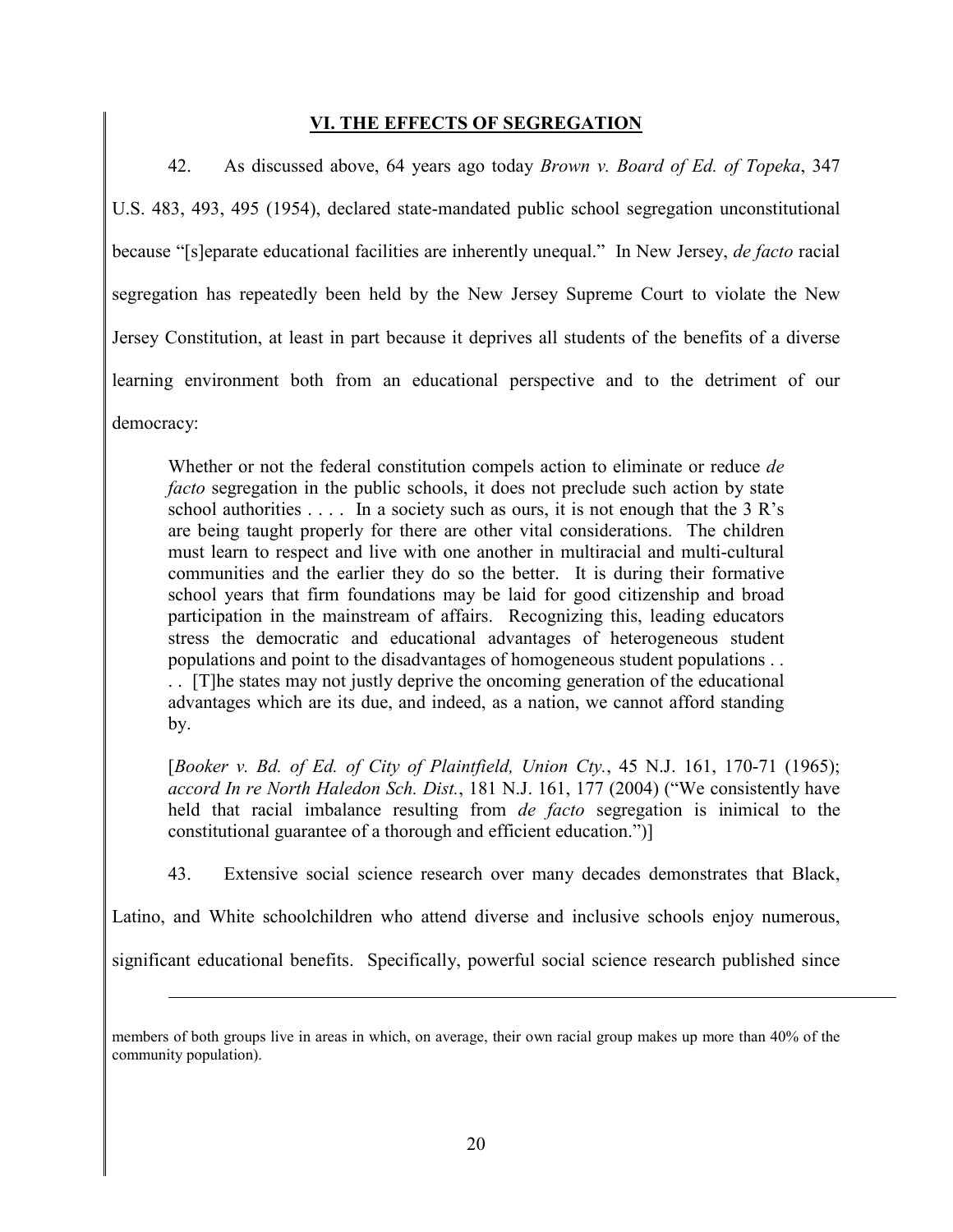the late 1980's demonstrates that low-income Black and Latino students who attend racially and socioeconomically diverse schools are more likely to achieve higher test scores and grades, graduate from high school, and attend and graduate from college, as compared to their otherwise comparable peers who attend schools with high percentages of low income and/or disadvantaged Black and Latino youth.<sup>13</sup>

44. For example, recently published studies concerning the effects of the inter-district magnet school program implemented in response to the Connecticut Supreme Court's decision in *Sheff v. O'Neill*, 678 A.2d. 1267 (1996), holding unconstitutional the deeply segregated schools in Hartford, Connecticut, confirm the beneficial effects of diverse schools on the educational achievement of low-income Black and Latino students:

[A]ttendance at an interdistrict magnet high school has positive effects on the mathematics and reading achievement of central city students and [ ] interdistrict magnet middle schools have positive effects on reading achievement. That interdistrict magnet schools, on average, succeed in providing their students more integrated, higher achieving peer environments and that they also, on average, have positive effects on achievement suggests that they represent a promising model for helping to address the ills of racial and economic isolation. [Robert Bifulco, *et al.*, *Can Interdistrict Choice Boost Student Achievement? The Case of Connecticut's Interdistrict Magnet School Program*, *in* Educational Evaluation and Policy Analysis, Vol. 31. No. 4 (Dec. 2009) 341; Casey D. Cobb, *et al.*, *Evaluation of Connecticut's Interdistrict Magnet Schools* ES-4 (University of Connecticut 2009).]

45. Likewise, White students who attend schools with a disproportionately high enrollment of White students compared to the statewide student enrollment, are deprived of the opportunity to learn, participate in athletic and extracurricular activities, and interact with

<sup>13</sup> Roslyn Arlin Mickelson, *School Integration and K-12 Educational Outcomes: A Quick Synthesis of Social Science Evidence*, The National Coalition on School Diversity, Research Brief No. 5 (Oct. 2016), http://schooldiversity.org/pdf/DiversityResearchBriefNo5.pdf.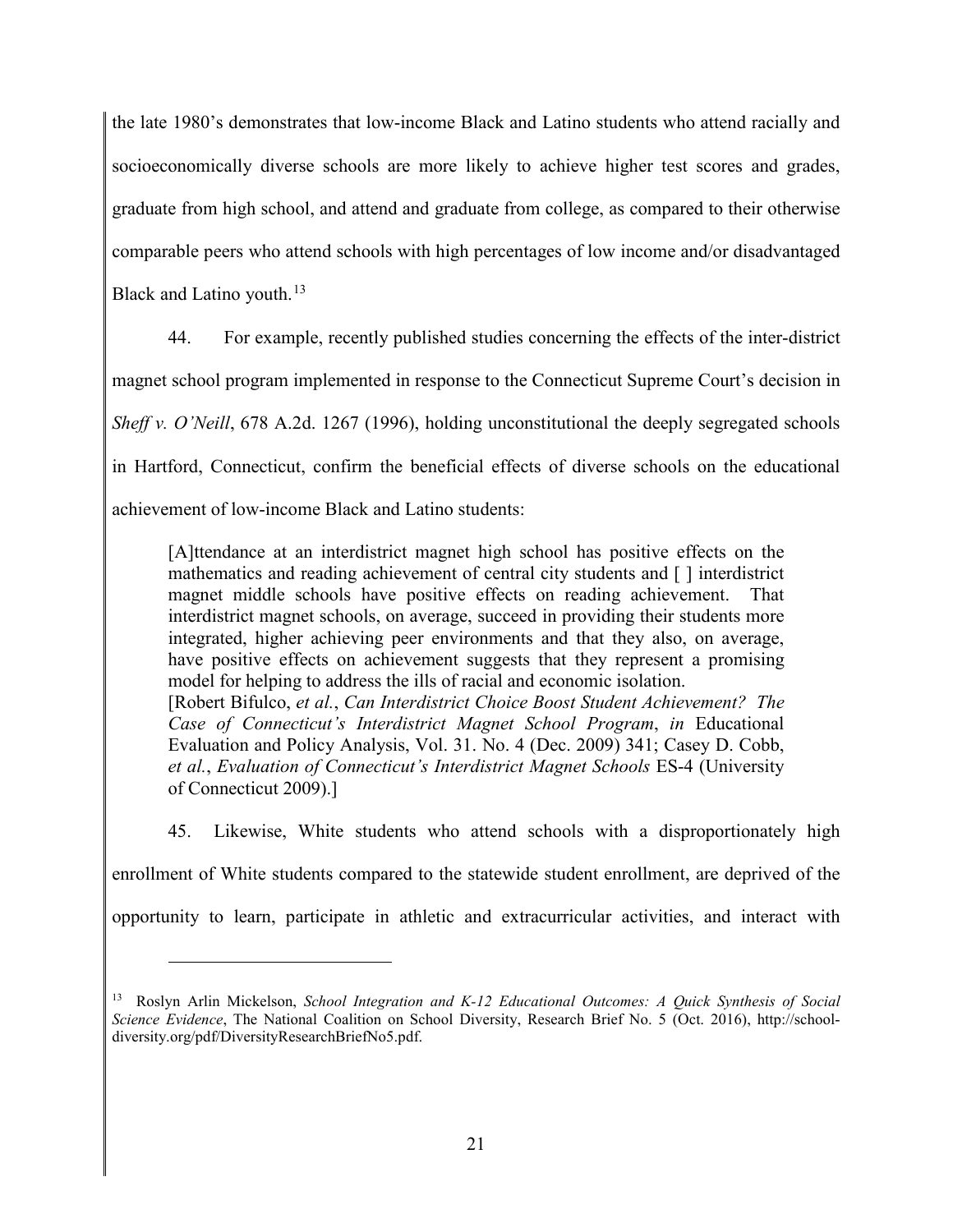children from racial and socioeconomic backgrounds different from their own. These students, therefore, are deprived of an educational experience that prepares them to function as adults in a racially and socioeconomically diverse society. By contrast, students who attend racially and socioeconomically diverse schools derive substantial benefit from exposure to children of different backgrounds.<sup>14</sup> Indeed, that research further establishes that attending a diverse school promotes achievement across subject matters, including in mathematics, science, language and reading, across all grades, most significantly in middle school and high school, and that students from all racial and socio-economic backgrounds benefit from diverse schools.

46. In sum, racial and socioeconomic segregation denies hundreds of thousands of public school students the well-known benefits of a diverse education. Indeed, those benefits are enshrined in New Jersey law. *See In re North Haledon Sch. Dist.*, 181 N.J. at 177 ("Students attending racially imbalanced schools are denied the benefits that come from learning and associating with students from different backgrounds, races, and cultures.") (citing *Jenkins v. Township of Morris Sch. Dist.*, 58 N.J. 483, 499 (1971); *Booker*, 45 N.J. at 170-71)).

# **VII. THE FEASIBLE SOLUTIONS, WHICH NEW JERSEY HAS IGNORED**

47. Almost 50 years ago, New Jersey's Commissioner of Education, armed with a New Jersey Supreme Court decision, implemented a highly successful integration remedy—the

<sup>14</sup> *See, e.g.*, Sylvia Hurtado, *The Next Generation of Diversity and Intergroup Relations Research*, 61 J. Soc. Issues 595, 600-06 (2005) (study showing that diversity in education promotes improvements in analytical problem-solving and complex thinking, cultural awareness and leadership, and understanding of value of civic contribution); Charles E. Daye, *et al., Does Race Matter in Educational Diversity? A Legal and Empirical Analysis*, 13 Rutgers Race & L. Rev. 75-S, 76-S (2012) ("[E]xtensive quantitative and qualitative empirical data support the finding that a racially diverse law student body provides educational benefits for students, for their institution, and for society, especially if there is significant interaction among students from diverse backgrounds."); Roslyn Arlin Mickelson, Roslyn Arlin Mickelson, *School Integration and K-12 Educational Outcomes: A Quick Synthesis of Social Science Evidence*, The National Coalition on School Diversity, Research Brief No. 5 (Oct. 2016), http://schooldiversity.org/pdf/DiversityResearchBriefNo5.pdf.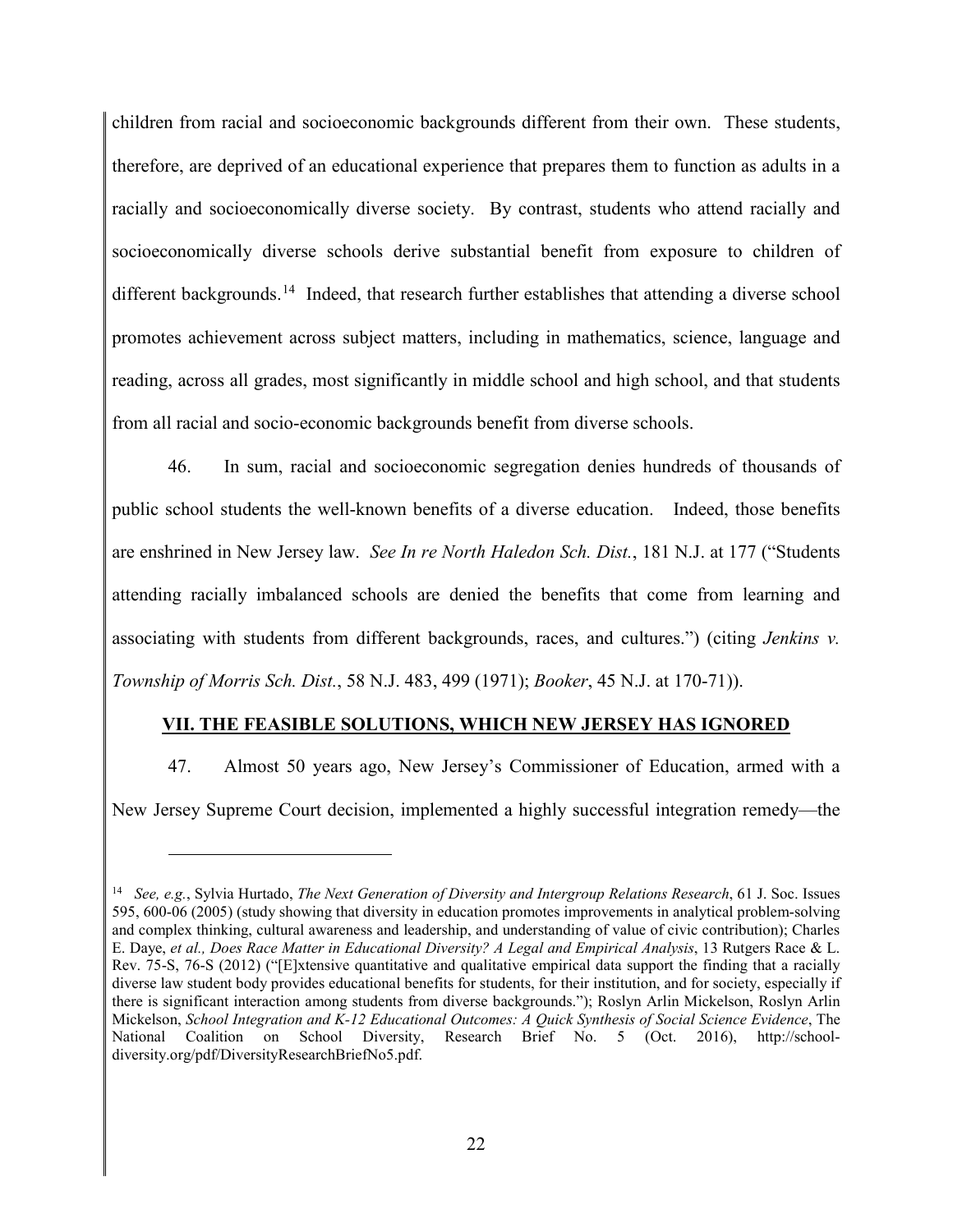consolidation of the Morristown and Morris Township school districts for racial balance purposes.<sup>15</sup> Despite its success, that solution has not been fully employed in the intervening years. New Jersey also has a number of statutory and regulatory provisions that can be adapted to promote school integration. These include: voluntary consolidation by individual districts, N.J.S.A. 18A:13-34; district consolidation within counties by order of the Commissioner of Education, on the recommendation of executive county superintendents, N.J.S.A. 18A:7-8; expanded school district authority to accept non-resident students, N.J.S.A. 18A:38-3 (a); authority of districts to send students to or receive students from other districts pursuant to agreements between the districts, N.J.S.A. 18A:38-8 *et seq*.; Interdistrict Public School Choice program, N.J.S.A. 18A:36B-14 et *seq*; county vocational district schools, N.J.S.A. 18A:54 *et seq.*; and, as noted above, multi-district charter schools, N.J.S.A. 18A:36A-8, N.J.A.C. 6A:22- 2.2.

48. The experiences of States, counties and school districts throughout the country also attest to the fact that integrative policies and practices could be feasibly implemented in New Jersey in ways that significantly reduce public school segregation. These experiences demonstrate that increased diversity within public schools and remediation of the stark segregation by race and poverty that currently exists in the State are both feasible and achievable.16

<sup>15</sup> *See* Paul Tractenberg, *et al*., *Remedying School Segregation: How New Jersey's Morris School District Chose to Make Diversity Work* (The Century Foundation 2016), https://s3-us-west-2.amazonaws.com/production.tcf.org/app/uploads/2016/12/12191925/Remedying-School-Segregation.pdf. <sup>16</sup> See Jenkins, 58 N.J. at 507 (stating that "schools with *feasibly* correctable racial imbalances might well currently be viewed as not affording suitable educational facilities") (emphasis added).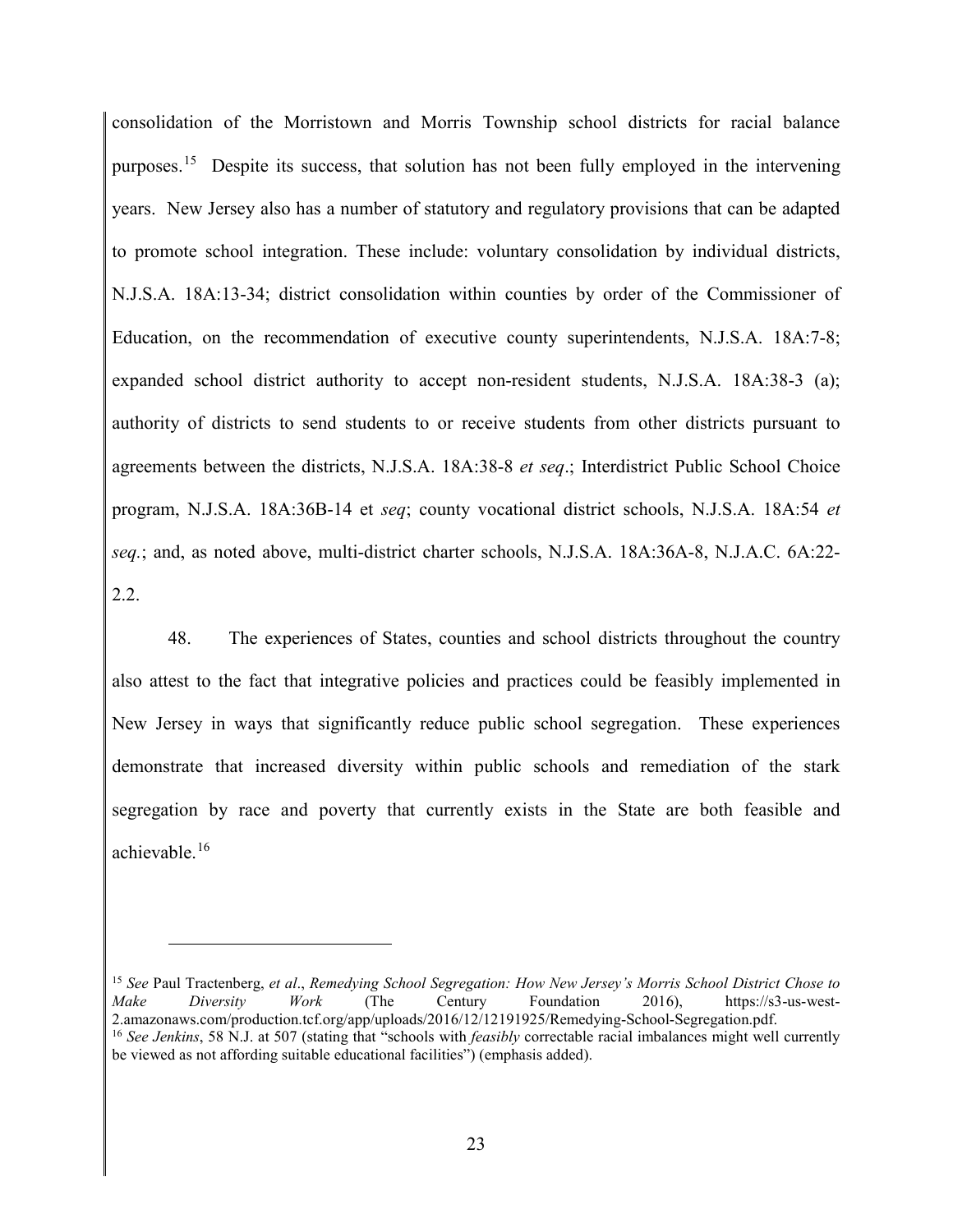49. Analysis of the experiences of other communities throughout the nation shows that, in addition to the New Jersey-specific remedies described in paragraph 46 above, three primary remediation methodologies are feasible in New Jersey and likely to result in a more racially and socioeconomically diverse public school system:

- A. Interdistrict desegregation transfer plans;
- B. Interdistrict enrollment in themed Magnet Schools; and
- C. Regional Controlled Choice.

50. The first two methodologies contemplate voluntary participation by students and their families in processes likely to result in more diverse schools. The third—Regional Controlled Choice—seeks to achieve racial diversity by combining a family's ranked preferences for a prescribed set of schools with the power of a coordinating educational entity to weigh the individual ranking of school choices against the collective goal of achieving diversity in every school. Because children usually, but not always, are assigned to their preferred choice of schools, the Regional Controlled Choice methodology is best characterized as combining features that are both voluntary and involuntary.

51. Interdistrict desegregation transfer plans authorize Black and Latino students to elect to attend schools outside their district of residence. Such plans have been implemented, in, for example, East Palo Alto, Minneapolis, Omaha, Milwaukee, St. Louis, Hartford, Rochester and Boston. Participation by suburban school districts may be voluntary, mandated, or enhanced by financial incentives. Participation by urban students and their families is voluntary. Selection of students is often by lottery, with most programs characterized by substantial waiting lists. The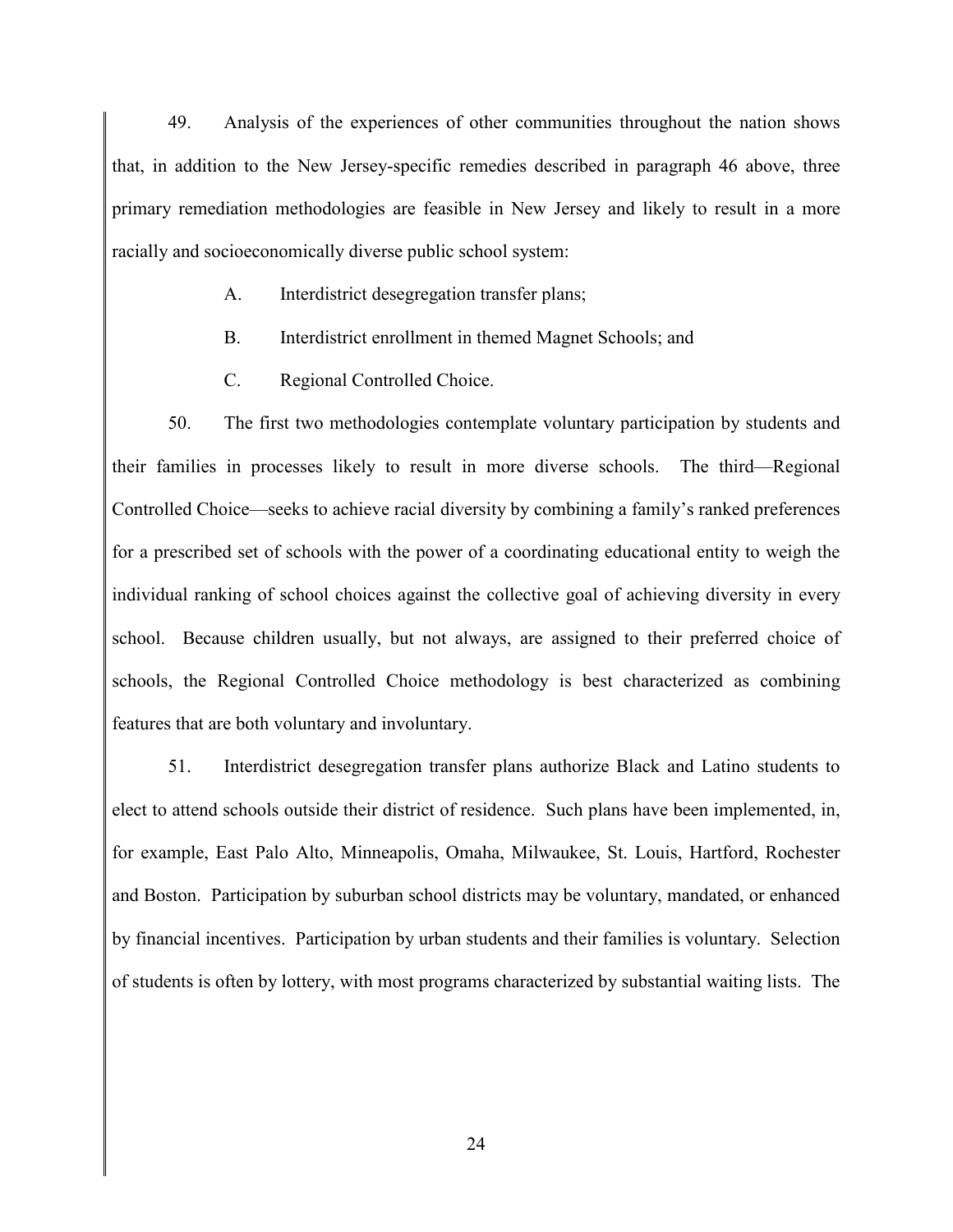research on academic outcomes of these programs consistently and strongly demonstrates that they have a significant positive impact on achievement levels and graduation rates.<sup>17</sup>

52. The use of an interdistrict desegregation transfer plan could relocate thousands of students within each New Jersey municipality in which it is used, altering the demographics and ameliorating the segregation in both sending and receiving schools. For example, during the 2016-17 school year, 2157 students constituting ten percent of the students otherwise eligible to attend Hartford public schools were enrolled in Hartford's interdistrict choice program.18

53. Interdistrict enrollment in themed Magnet Schools is a voluntary remediation program that has been successfully implemented in a number of school districts throughout the country including Hartford, New Haven, Bridgeport, New London and Danbury, Conn.; Wake County, North Carolina; Tampa and Broward County, Florida; Waco, Texas; and Richmond, Virginia. In Connecticut, for example, Magnet Schools were established in response to the *Sheff* litigation in which the Connecticut Supreme Court held that the operation of racially segregated public schools in the City of Hartford violated that State's Constitution and invalidated the statute mandating that students attend school in the municipalities in which they reside. The *Sheff* magnet school program attracts not only students from Hartford inner-city schools but also White students who elect to be bused to the schools from their suburban communities outside of

<sup>17</sup> *See generally* Amy S. Wells, *et al, Boundary Crossing for Diversity, Equity and Achievement: Inter-District School Segregation and Educational Opportunity* (Harvard Law School 2009).

<sup>&</sup>lt;sup>18</sup> Interdistrict choice programs in St. Louis, Indianapolis and Milwaukee have experienced peak annual enrollments of 13000, 7000 and 6000 students, respectively. *See* Amy S. Wells, *et al.*, *The Story of Meaningful School Choice: Lessons From Interdistrict Transfer Plans*, *in* Gary Orfield & Erica Frankenburg, *Educational Delusions?:Why Choice Can Deepen Inequality and How to Make Schools Fair* 209 (2013).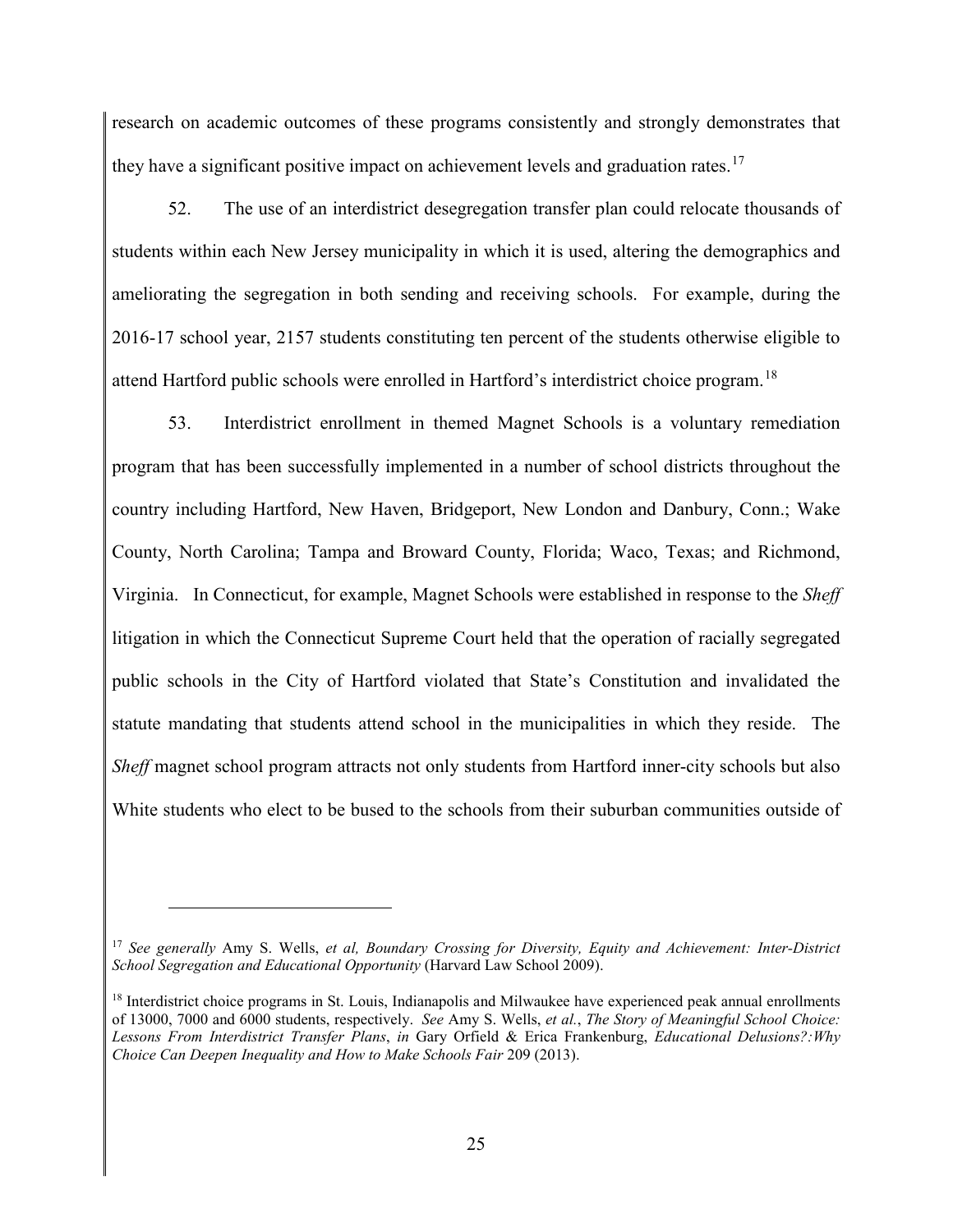Hartford. Magnet Schools—elementary schools, middle schools and high schools—often focus on specialized areas of learning.

54. As a result of the *Sheff* litigation, 39 Magnet Schools were utilized in Hartford and surrounding communities, and in the 2016-17 school year, approximately 7314 students, constituting 34% of those eligible to attend Hartford public schools, were enrolled in Magnet Schools. In addition, during the same school year, 10,929 students who reside in communities in the vicinity of Hartford attended those same Magnet Schools.

55. Regional Controlled Choice is a school assignment methodology that strives to assign all participating students to schools that are racially and socioeconomically diverse. It operates by expanding the boundaries that determine school attendance, from districts to larger regions that incorporate more racially and socioeconomically diverse populations, and then balancing individual preferences against the collective goal of heterogeneous student populations in all schools. Louisville, Kentucky and Berkeley, California are examples of communities in which Regional Controlled Choice programs have been successfully implemented to achieve significantly greater public school diversity.

56. The implementation of an Interdistrict Desegregation Transfer Plan, together with Interdistrict Enrollment in themed Magnet Schools, and a Regional Controlled Choice Plan, constitutes a comprehensive remediation strategy that would achieve substantial racial and socioeconomic diversification of New Jersey's public schools.

57. These options, which together and separately are feasible, have been and are familiar to educators around the country, including educators in New Jersey.

26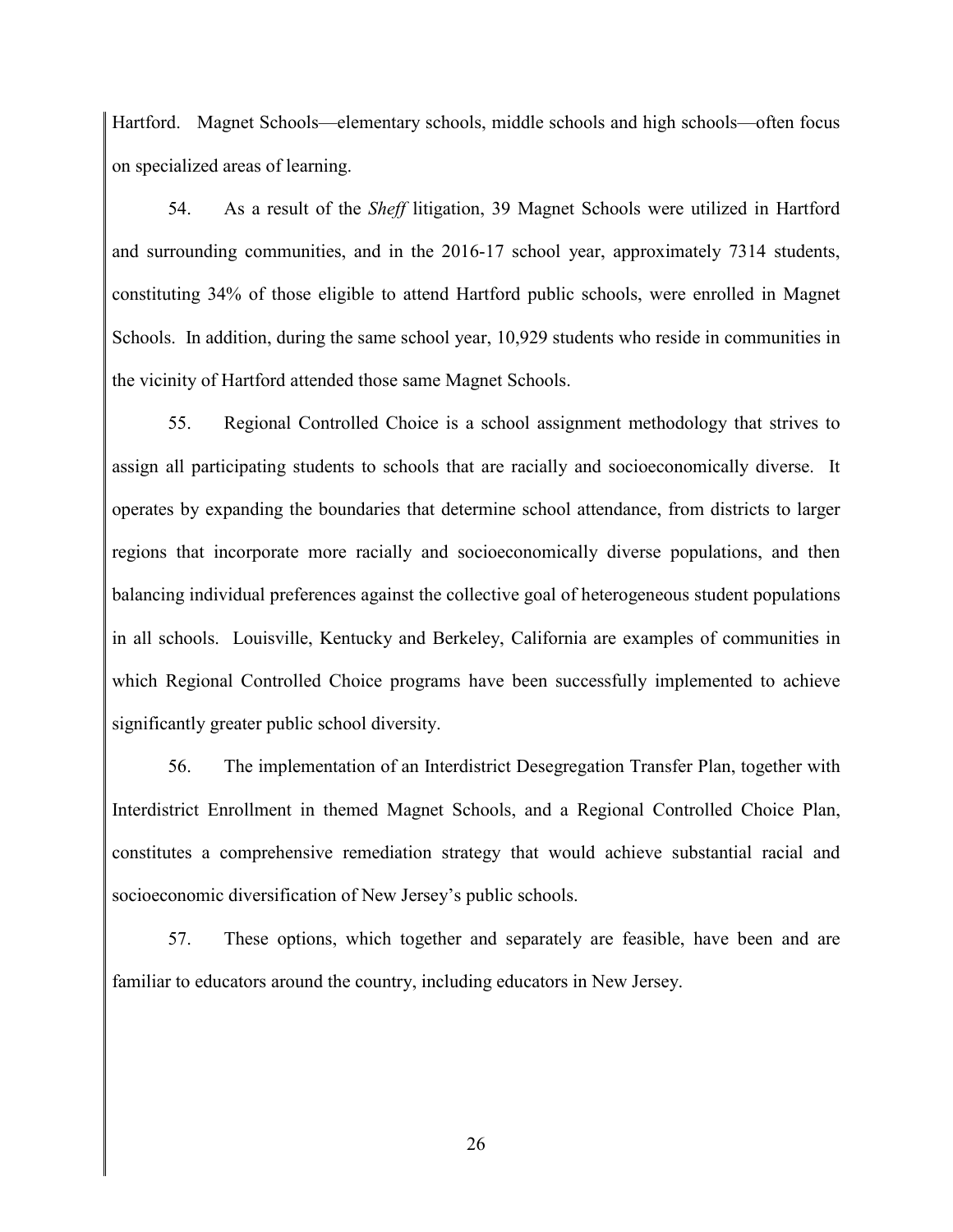## **VIII. NEW JERSEY IS FULLY AWARE OF THE EXTENT, CAUSES, EFFECTS, AND PROSPECTIVE SOLUTIONS TO SEGREGATION IN ITS PUBLIC SCHOOLS**

58. As set forth in paragraph 35 above, which is incorporated by reference as if fully set forth herein, the Defendants have long been—and continue to be—well aware of the segregated state of New Jersey's schools. The State of New Jersey oversees operation of its public schools and is fully aware of the racial composition of its schools. Indeed, it has long collected student enrollment data, including data that is analyzed by race. And this data has been published in numerous reports specifically addressed to the issue of racial segregation. Furthermore, a number of lawsuits have raised the issue of segregation in the State's public school system, one decided more than 70 years ago. *See Hedgpeth v. Board. of Edu. of City of Trenton*, 131 N.J.L. 153 (1944) (holding unconstitutional assignment of children to separate Black and White public schools in Trenton). Accordingly, the State is fully aware of the fact and extent of the problem. <sup>19</sup>

59. The State has also long been and is well aware of the causes of segregation in New Jersey's public schools. The State is well aware of the fact of residential segregation on the basis of race and socioeconomic status, not only from census data but also because, as set forth in paragraphs 37-38 above, residential segregation has been the subject of continued, landmark litigation giving rise to the *Mount Laurel* doctrine. The State is also, of course, aware of its own attendance statute, and of the way that these factors interact in mutually aggravating fashion to create deep and worsening segregation in the public school system.

<sup>19</sup> *See also Pierce v. Union District School Trustees*, 46 N.J.L. 76 (1884) (holding unlawful on statutory grounds public school's denial of student on basis of race).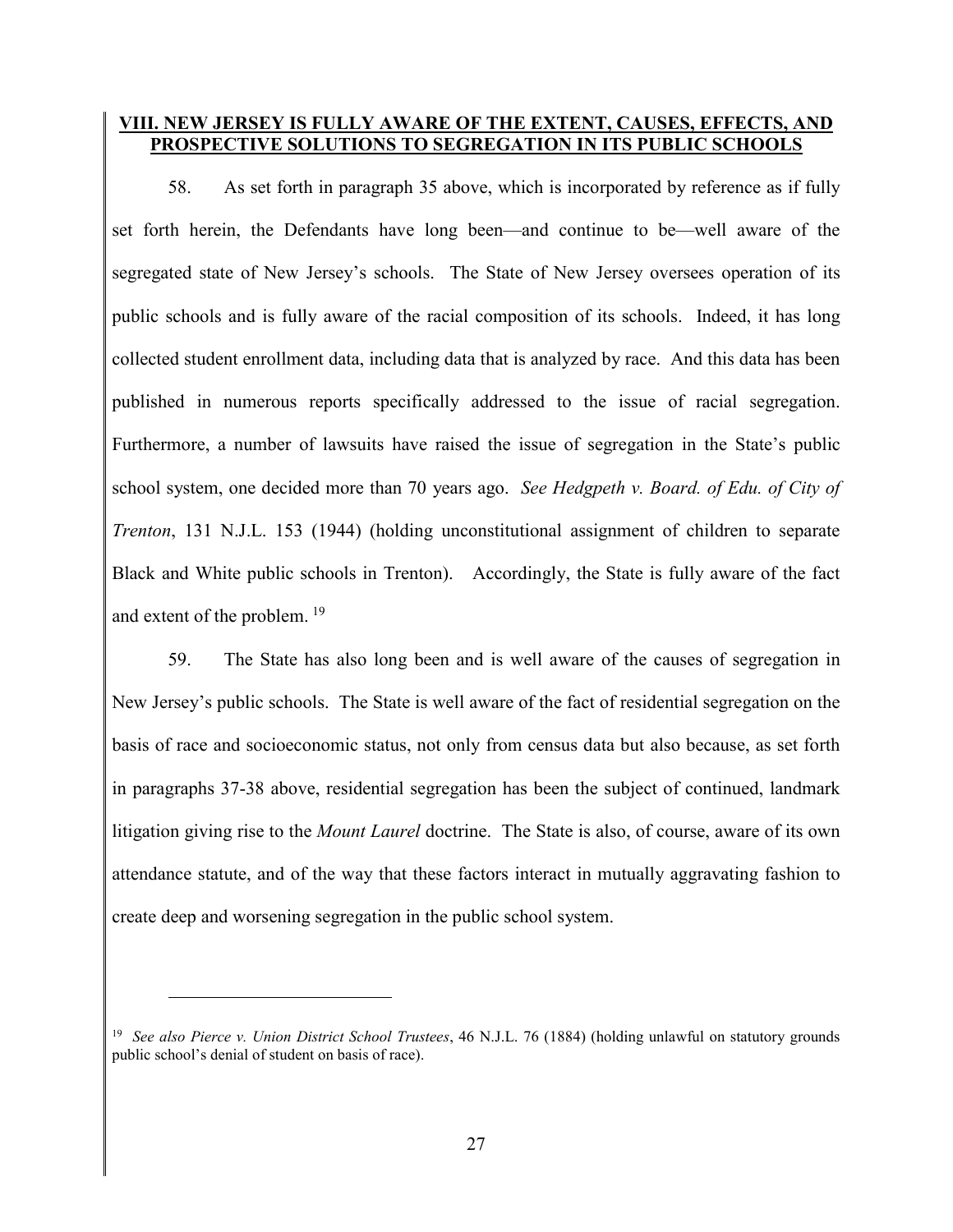60. As set forth in paragraphs 43-46 above, which are incorporated by reference as if fully set forth herein, the Defendants have long been and are well aware of the effects of the segregated state of New Jersey's schools. The benefits of diversity in education and the corresponding detriments of learning in a homogenous environment are well known and have been recognized by the Courts including the Supreme Court of New Jersey. Constructive and actual knowledge of the effects of segregation in this State are, then, appropriately attributed to the State.

61. As set forth in paragraphs 47-57 above, which are incorporated by reference as if fully set forth herein, the Defendants have long been and are well aware of the feasibility of solutions to the problem of segregation in the public school system, including those discussed herein, which have been implemented successfully in in at least one New Jersey school district and in numerous cities and counties nationwide; they have also been the subject of numerous studies and coverage in the press. The feasibility of these solutions to the segregation problem is thus well known.

# **IX. NEW JERSEY DOES NOT TOLERATE SEGREGATION AND THE COMMISSIONER HAS A DUTY TO REMEDY IT**

62. New Jersey's Constitution, statutes, and case law are among the strongest in the nation in their prohibition of segregation in the State's public schools.

> A. Article 1, ¶ 5, of the New Jersey Constitution prohibits the segregation of any person "in the public schools, because of religious principles, race, color, ancestry or national origin."

> B. A statute initially adopted in 1881, currently codified at N.J.S.A. 18A:38-5.1, prohibits exclusion of any child from public school on account of his or her "race, creed, color, national origin, or ancestry."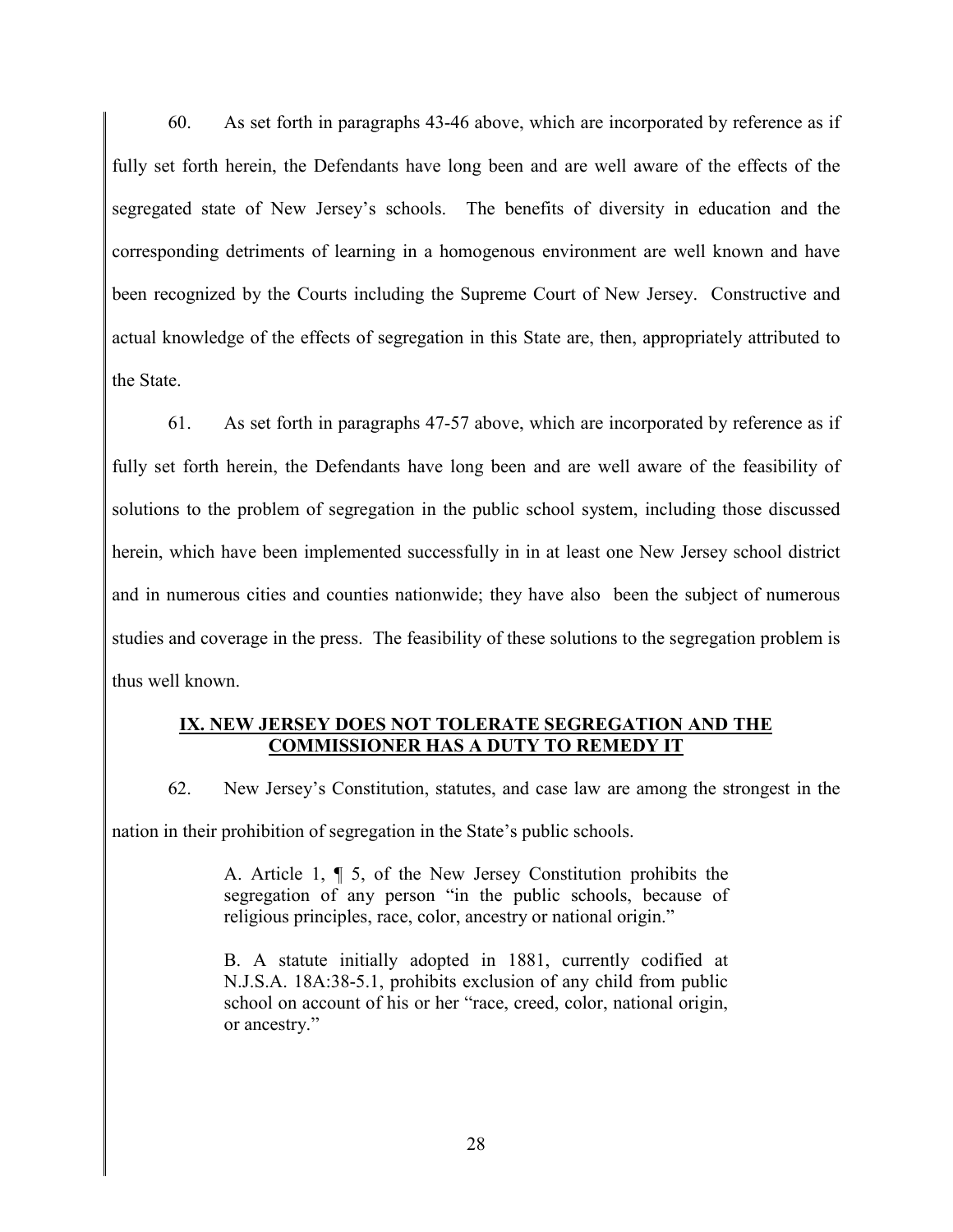C. In a series of decisions, the New Jersey Supreme Court has held that even *de facto* segregation of public school students violates the Thorough and Efficient Clause of the New Jersey Constitution (N.J. Const., art. VIII, §4, ¶1). *See Booker v. Bd. of Educ. of Plainfield*, 45 N.J. 161, 170 (1965) ("It is neither just nor sensible to proscribe segregation having its basis in affirmative state action while at the same time failing to provide a remedy for segregation which grows out of discrimination in housing, or other economic or social factors."); *Jenkins v. The Township of Morris School District*, 58 N.J. 483, 506 (1971) ("In *Booker* we held that the Commissioner had the responsibility and power of correcting De facto segregation or imbalance which is frustrating our State constitutional goals . . . ."); *In re Grant of Charter School Application of Englewood on the Palisades Charter School*, 164 N.J. 316, 324 (2000) ("New Jersey's abhorrence of discrimination and segregation in the public schools is not tempered by the cause of the segregation. Whether due to an official action, or simply segregation in fact, our public policy applies with equal force against the continuation of segregation in our schools."); *In re North Haledon School District*, 181 N.J. 161, 177 (2004) ("We consistently have held that racial imbalance resulting from *de facto* segregation is inimical to the constitutional guarantee of a thorough and efficient education.").

63. The Commissioner of Education has the comprehensive legal authority, and indeed is legally required, to cure any constitutional violations by any means necessary, including by promptly developing and implementing a comprehensive Statewide plan to desegregate and diversify New Jersey's public schools. *In re Grant of Charter Sch. Application of Englewood on the Palisades Charter Sch.*, 164 N.J. 316, 328 (2000) ("The Commissioner's obligation to oversee the promotion of racial balance in our public schools to ensure that public school pupils are not subjected to segregation includes any type of school within the rubric of the public school designation."); *Jenkins v. Township of Morris Sch. Dist.*, 58 N.J. 483, 506 (1971) (holding that N.J. Const. Art. I, ¶ 5, which forbids racial segregation in the State's public schools, imposes on the Commissioner the "obligation to take affirmative steps to eliminate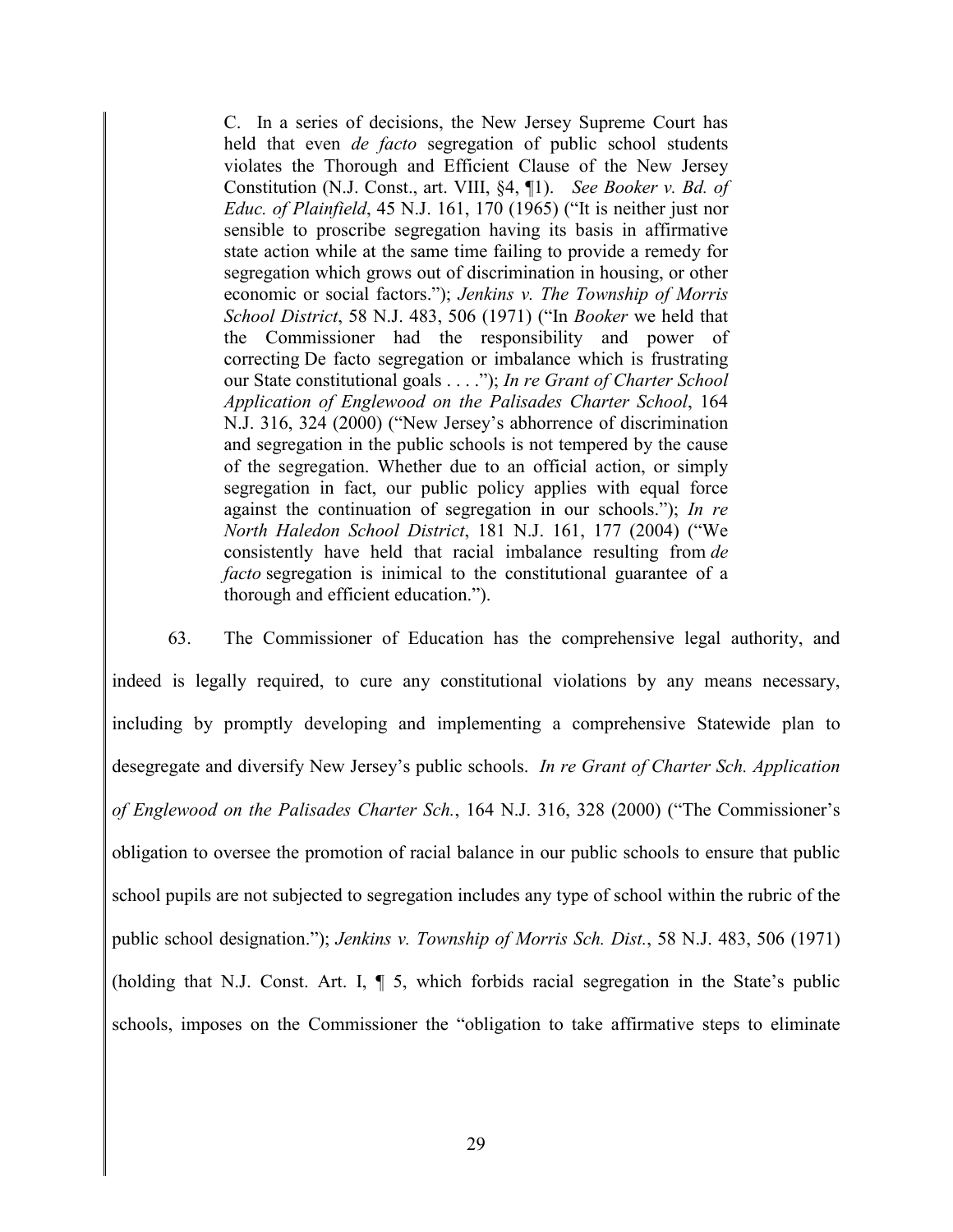racial imbalance, regardless of its causes" and to order district consolidation if necessary (internal quotation marks omitted)).

64. Yet, notwithstanding New Jersey's constitutional prohibition of *de facto* segregation and the Commissioner's obligation and authority to redress the problem, the State of New Jersey knowingly and willfully has condoned and permitted the existence of highly segregated public schools in numerous school districts throughout the State. Such districts include those operated and controlled by the State pursuant to its authority under N.J.S.A. 18A:7A-34, in which, as set forth in paragraph 25 above, there has been intense and enduring segregation of Black and Latino students, and the State has failed to take any remedial action that would address or correct that segregation.

### **X. CAUSES OF ACTION**

#### **FIRST COUNT**

#### **Violation of New Jersey Constitution, Article I, ¶ 5**

65. Paragraphs 1 through 64 are incorporated by reference as if fully set forth herein.

66. New Jersey's public schools are unconstitutionally segregated on the basis of race and ethnicity in violation of New Jersey Constitution, Article I, ¶ 5, which mandates that "[n]o person shall be . . . segregated . . . in the public schools, because of . . . race, color, ancestry, or national origin."

#### **SECOND COUNT**

#### **Violation of New Jersey Constitutional Guarantee of Equal Protection**

67. Paragraphs 1 through 64 are incorporated herein by reference as if fully set forth herein.

30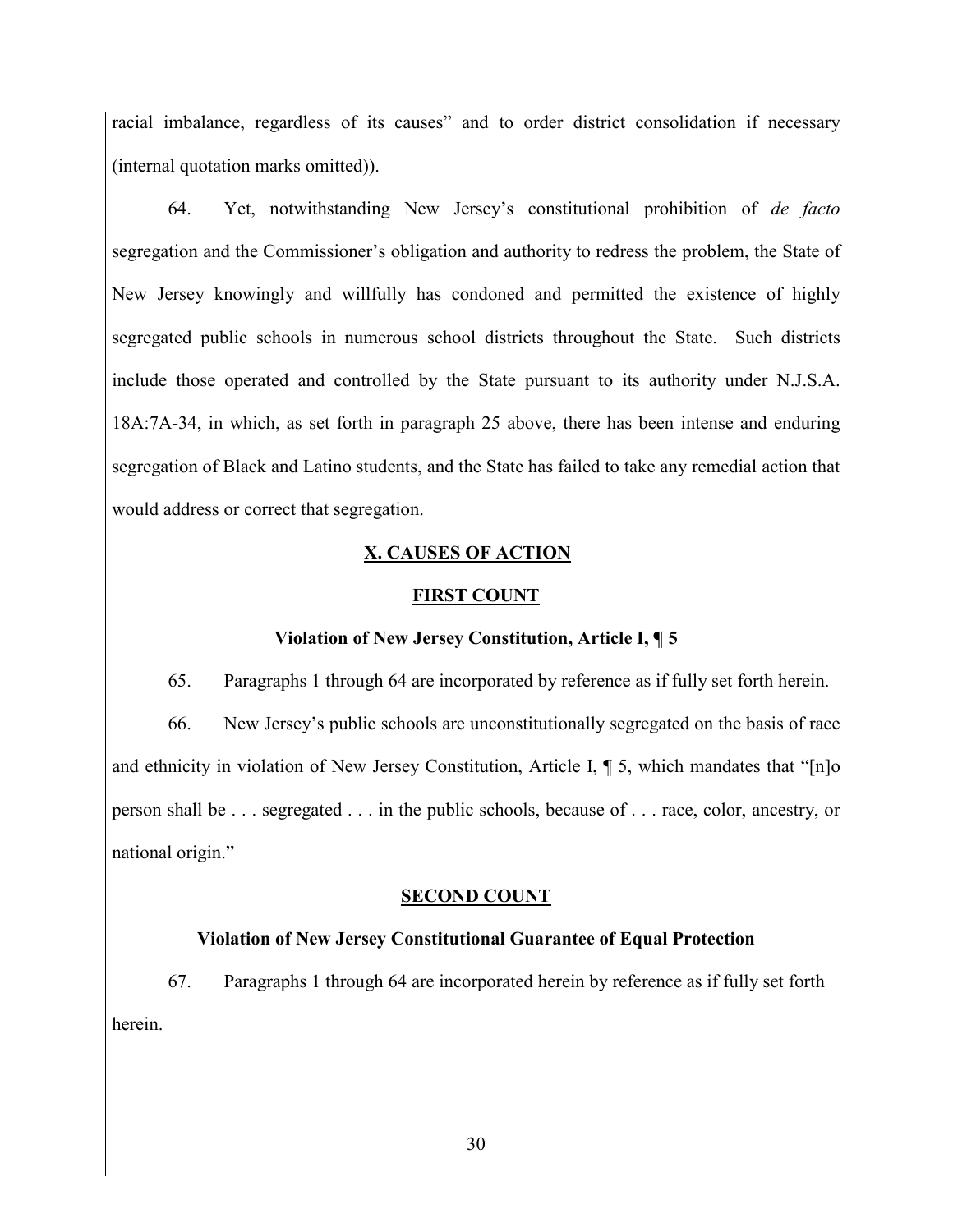68. Segregation on the basis of race, ethnicity and poverty in New Jersey's public schools violates New Jersey's constitutional guarantee of equal protection of the laws, found in New Jersey Constitution, Art. I, ¶ 1.

# **THIRD COUNT**

# **Violation of New Jersey Constitution, Art. VIII, ¶4**

69. Paragraphs 1 through 64 are incorporated herein by reference as if fully set forth herein.

70. The segregation of New Jersey's public schools on the basis of race, ethnicity and poverty unconstitutionally deprives the State's public school students of the thorough and efficient education to which they are entitled under New Jersey Constitution, Art. VIII, ¶4.

# **FOURTH COUNT**

# **Violation of New Jersey Constitution, Article I, ¶ 5; Article I, ¶ 1; and Article VIII, ¶ 4**

71. Paragraphs 1 through 64 are incorporated herein by reference as if fully set forth herein.

72. Article I, ¶ 5, Article I, ¶ I and Article VIII, ¶ 4, provisions of the New Jersey constitution that prohibit segregation by race in New Jersey public schools, guarantee New Jersey residents the equal protection of the laws and guarantee New Jersey students a thorough and efficient education, should be construed together and collectively interpreted in light of each other to constitute a clear and unequivocal condemnation of racial and socioeconomic segregation in New Jersey public schools.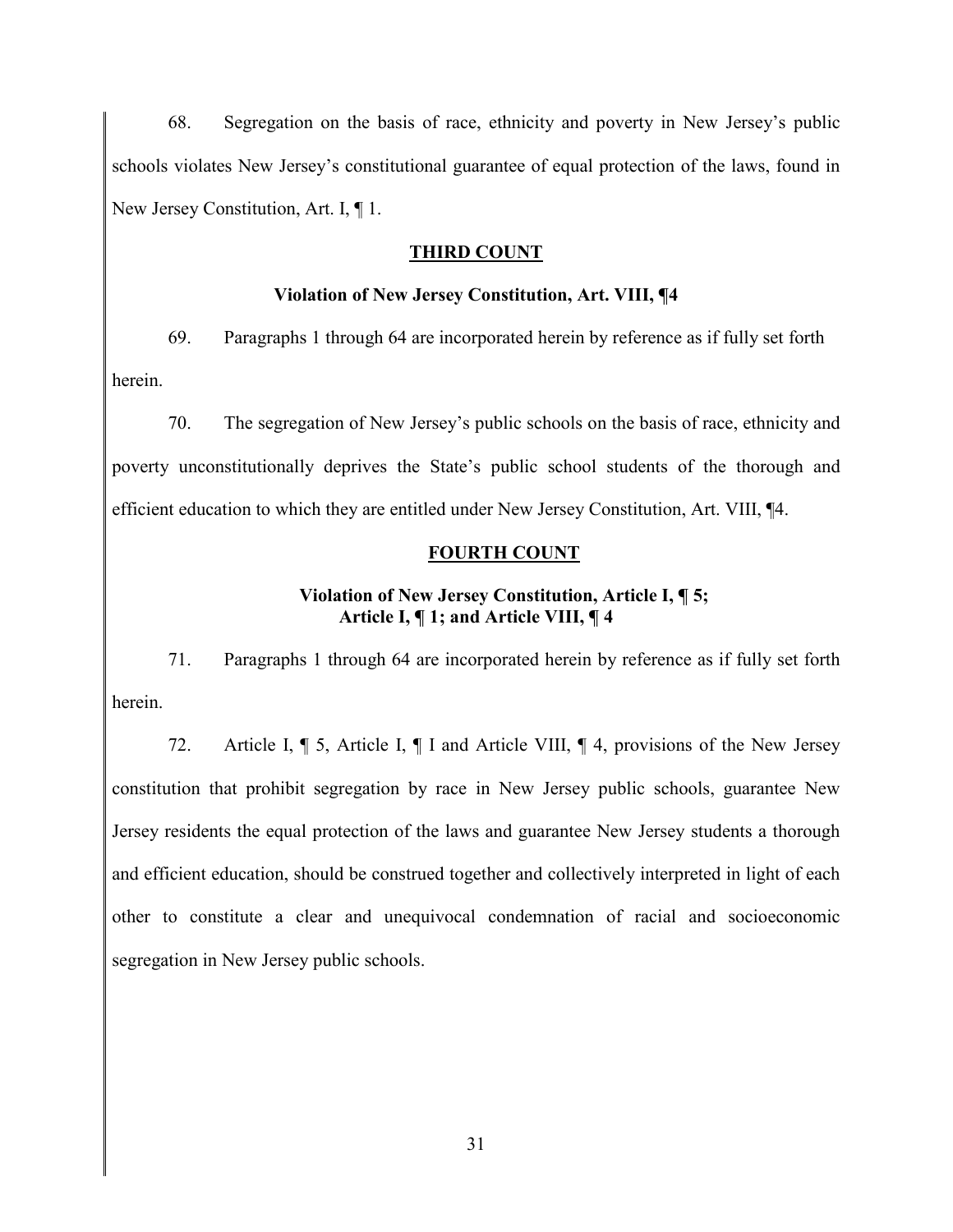### **FIFTH COUNT**

# **Violation of N.J.S.A. 18A:38-5.1**

73. Paragraphs 1 through 64 are incorporated herein by reference as if fully set forth herein.

74. New Jersey's segregation of public school students by race is in violation of N.J.S.A. 18A:38-5.1, which requires that the New Jersey Commissioner of Education ensure that "[n]o child between the ages of four and 20 years shall be excluded from any public school on account of his race, creed, color, national origin, or ancestry."

# **SIXTH COUNT**

# **Violation of Charter School Program Act, N.J.S.A. 18A:36A-7**

75. Paragraphs 1 through 64 are incorporated herein by reference as if fully set forth herein.

76. Segregation by race and poverty in New Jersey's charter schools violates N.J.S.A. 18A:36A-7, which mandates that "[a] charter school shall be open to all students on a space available basis and shall not discriminate in its admission policies or practices on . . . any [] basis that would be illegal if used by a school district  $\dots$ ."

77. Segregation by race and poverty in New Jersey's charter schools also violates the regulations adopted to implement the Charter School Program Act, set forth in N.J.A.C. 6A:11-  $2.1 - 2.3$ , which provide, inter alia, that charter schools may not have a segregative effect.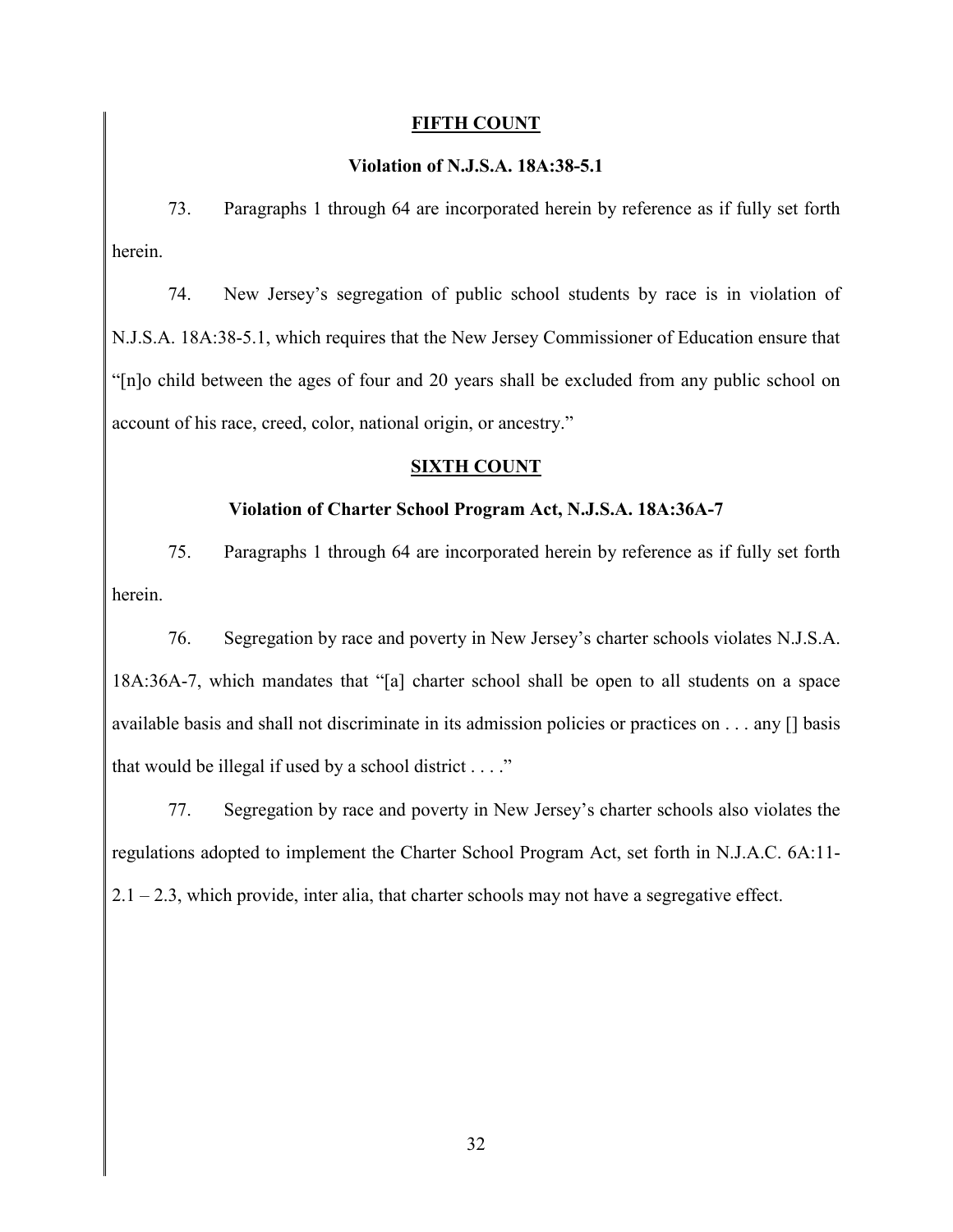### **SEVENTH COUNT**

### **Violation of New Jersey Civil Rights Act, N.J.S.A. 10:6-2**

78. Paragraphs 1 through 76 are incorporated herein by reference as if fully set forth herein.

79. The violations of the New Jersey Constitution also violate N.J.S.A. 10:6-2, et seq.

### **XI. PRAYER FOR RELIEF**

**WHEREFORE**, Plaintiffs demand judgment as follows:

- A. Declaring New Jersey's longstanding and intensive segregation of Black and Latino public school students to be unlawful and violative of the New Jersey Constitution, Art. I, ¶¶ 1 and 5, and Art. VIII, ¶4, and of N.J.S.A. 18A:38-5.1 and 18A:36A-7;
- B. Declaring that N.J.S.A. 18A:38-1 is unlawful and violative of the New Jersey Constitution insofar as it compels New Jersey school children to attend public schools in the municipality in which they reside and insofar as such residency requirement furthers racial segregation in New Jersey's public schools.
- C. Declaring that N.J.S.A. 18A:36A-8 and N.J.A.C. 6A:11-2.1(l), which mandate that charter schools prioritize enrollment of students from the district in which they reside, are unlawful, and violate the New Jersey Constitution.
- D. Enjoining the continued assignment of public school students, including those attending charter schools, solely on the basis of municipal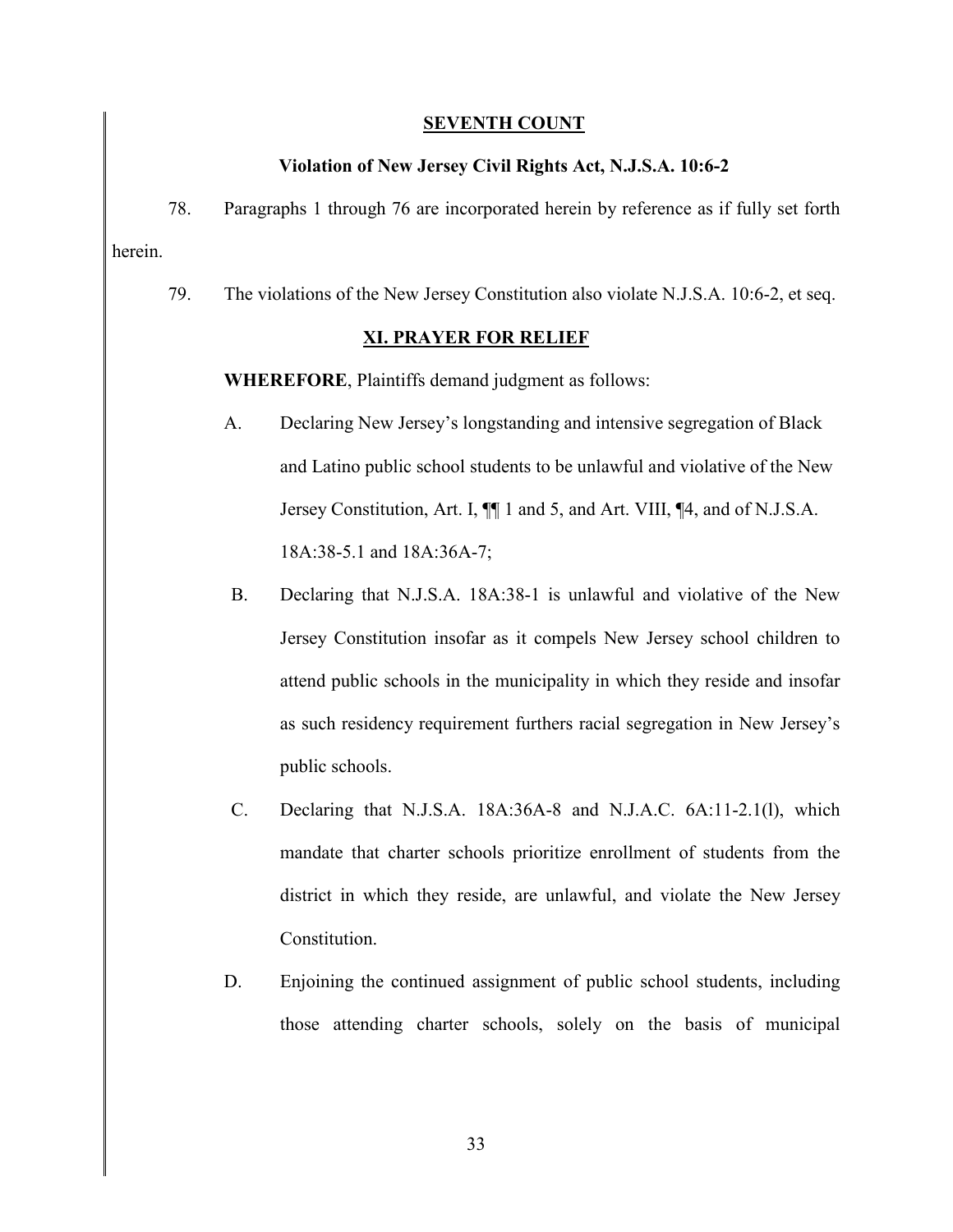attendance boundaries and mandating that the Legislature, the Commissioner of Education and the State Department of Education adopt a replacement assignment methodology that will timely address and remediate racial segregation in New Jersey's public schools, including in charter schools.

- Ordering that the Commissioner of Education prepare and submit to the  $E.$ Court within three months a detailed remediation plan designed to achieve comprehensive desegregation and diversification of New Jersey's public schools within and among school districts.
- Awarding attorney's fees and costs pursuant to N.J.S.A. 10:6-2(f). F.
- Such other relief as to the Court may appear just and proper. G.

PASHMAN STEIN WALDER HAYDEN A Professional Corporation **Attorneys for Plaintiffs** 

Michael S. Stein

GIBBONS, P.C. Attorneys for Plaintiffs

Lustberg

Dated: May 17, 2018